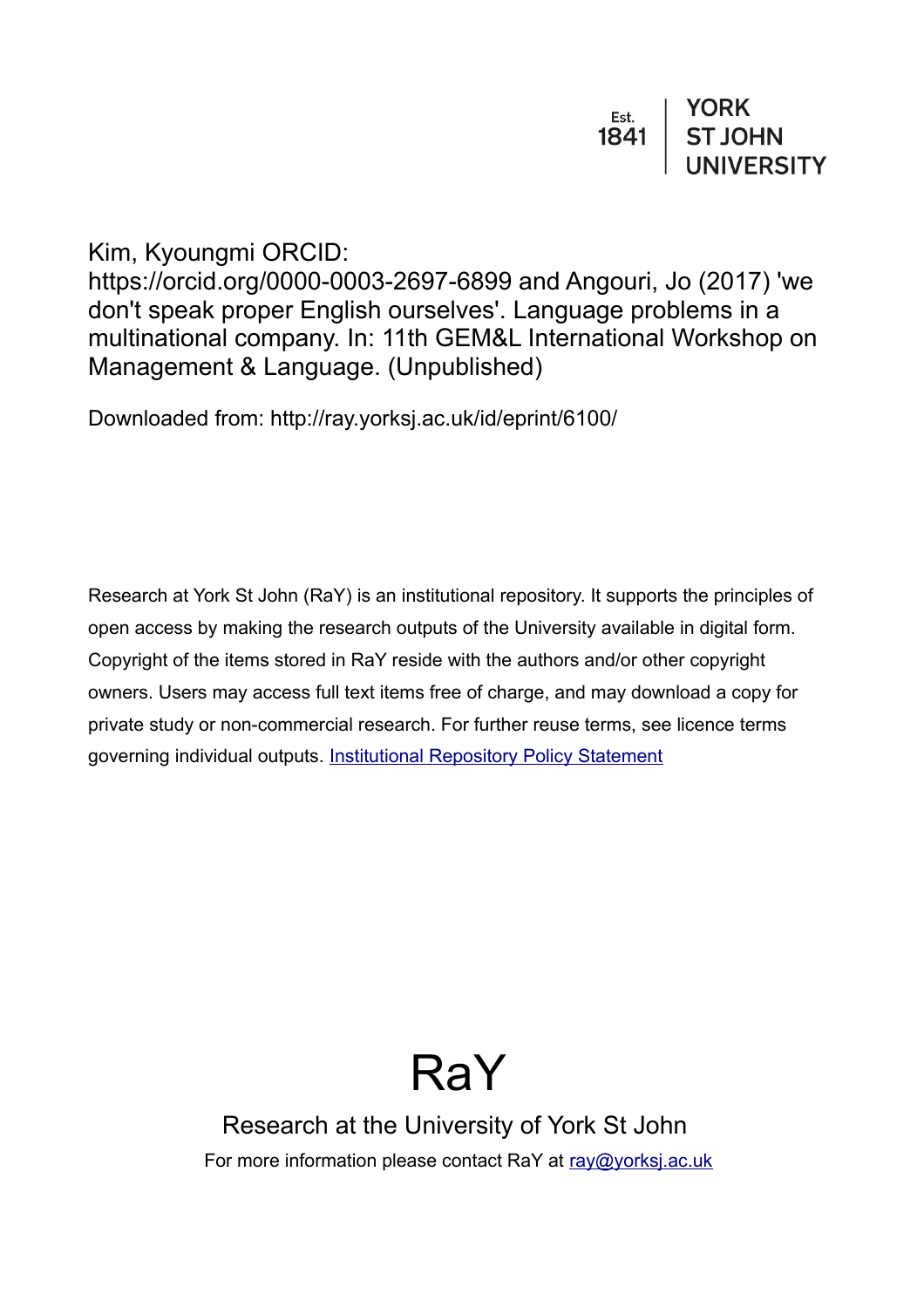## *'we don't speak proper English ourselves'*. Language problems in a multinational company

Kyoungmi Kim Centre for Applied Linguistics, University of Warwick, CV47AL, Coventry, UK

Email: Kyoungmi.Kim@warwick.ac.uk

Jo Angouri Centre for Applied Linguistics, University of Warwick, CV47AL, Coventry, UK Email: J.Angouri@warwick.ac.uk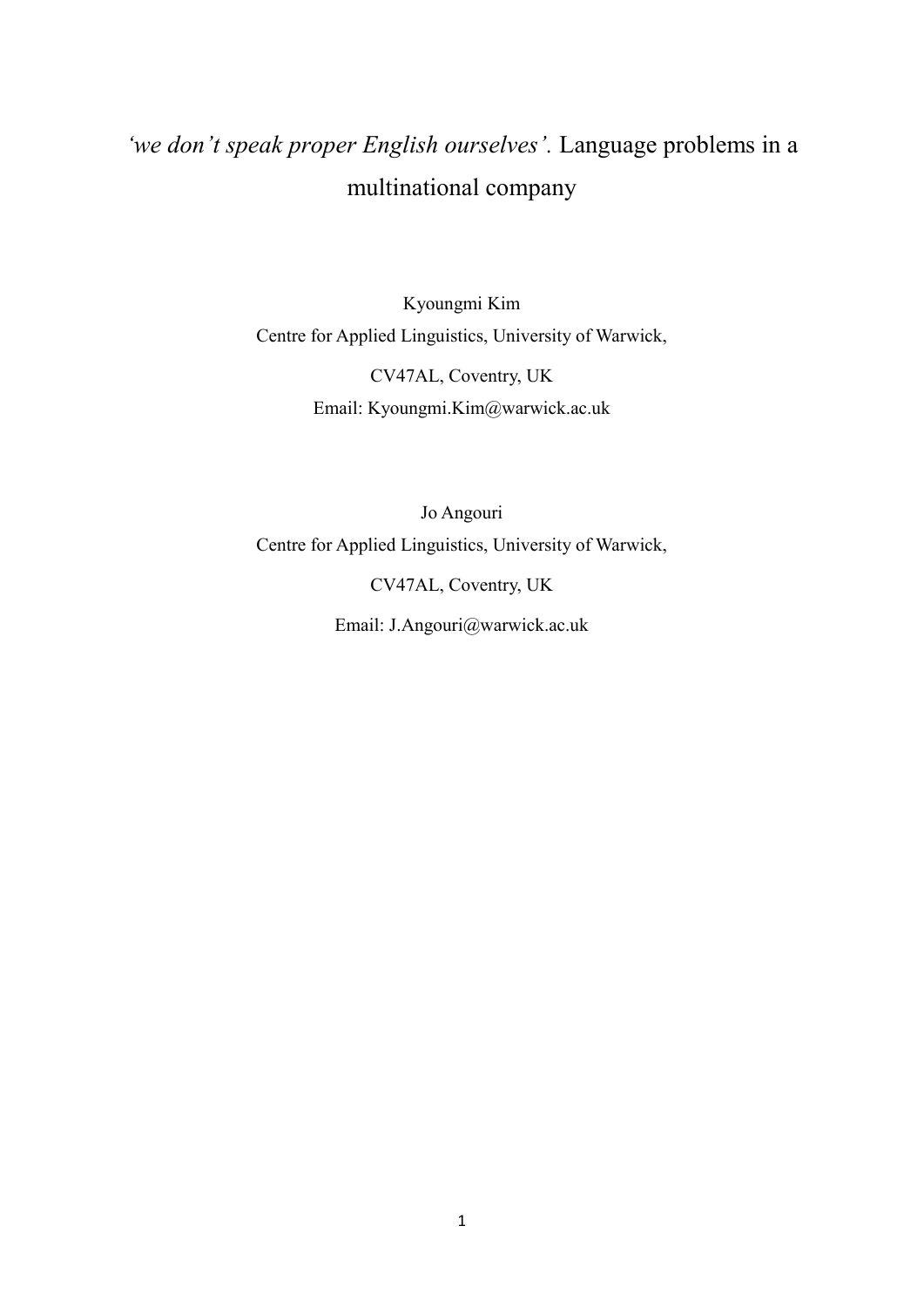### *<u>twe don't speak proper English ourselves'. Language problems in a*</u> multinational company

MNCs are linguistically diverse and this diversity is often associated with problems assumed to arise from language barriers and variation in language competence. The position we take in this paper is that language 'problems' are typically ideological indexing power struggles at work. We draw on excerpts from interviews in a multinational company. We focus on how language problems are constructed in talk (i.e. interview events). We take an ethnographic approach combined with an interactional sociolinguistic analysis of our data. Our analysis shows that employees' valuation of language competence is related to organisational activities, contingent on the (perceived) situational and institutional context. Language practices in the data become sites to negotiate power relations. We argue that talk *about* language problems can provide an insight into individuals' ideological positioning and multilingual realities (Angouri and Piekkari, 2017). We close the paper with a discussion of our findings in relation to the institutional and social orders and we provide directions for further research.

#### **Introduction**

MNCs are often represented as multilingual communities constituted of languages of the parent company and its sub-units and markets (Luo and Shenkar, 2017:59). In this context, English is often 'mandated as the corporate language' in intra- and inter- organisational communication across geographically dispersed units (Logemann and Piekkari, 2015:31). The linguistically diverse organisation has been associated with problems assumed to arise from language barriers (e.g. Harzing and Feely, 2008, Tenzer et al., 2014) and variation in language competence (e.g. Harzing and Pudelko, 2013, Śliwa and Johansson, 2014).

Perceptions of language problems are related to ideologies about 'how much' language employees should have (Lippi-Green, 2011). Language in this context is often treated as commodity, something one can 'either have it or not' (e.g. Allan, 2013, Urciuoli, 2008, Urciuoli and LaDousa, 2013); and language competence becomes a 'basis for deciding one's worth' as an employee (Heller, 2010b:102). Relatively recent research on multilingualism, however, takes a more dynamic approach to see a language as resources people mobilise, and thus, situated in and contingent on the context of the particular activities and interaction (e.g.Angouri, 2013, 2014, Angouri and Piekkari, 2017, Kramsch and Whiteside, 2008, Roberts, 2010, Wodak et al., 2012). From this perspective, language use is 'becoming part, rather than a cause, of dynamics' (Angouri, 2013:574). Instead of seeing language as a static national language, recent work refers to the multilingual realities of modern organisations, their complex 'linguistic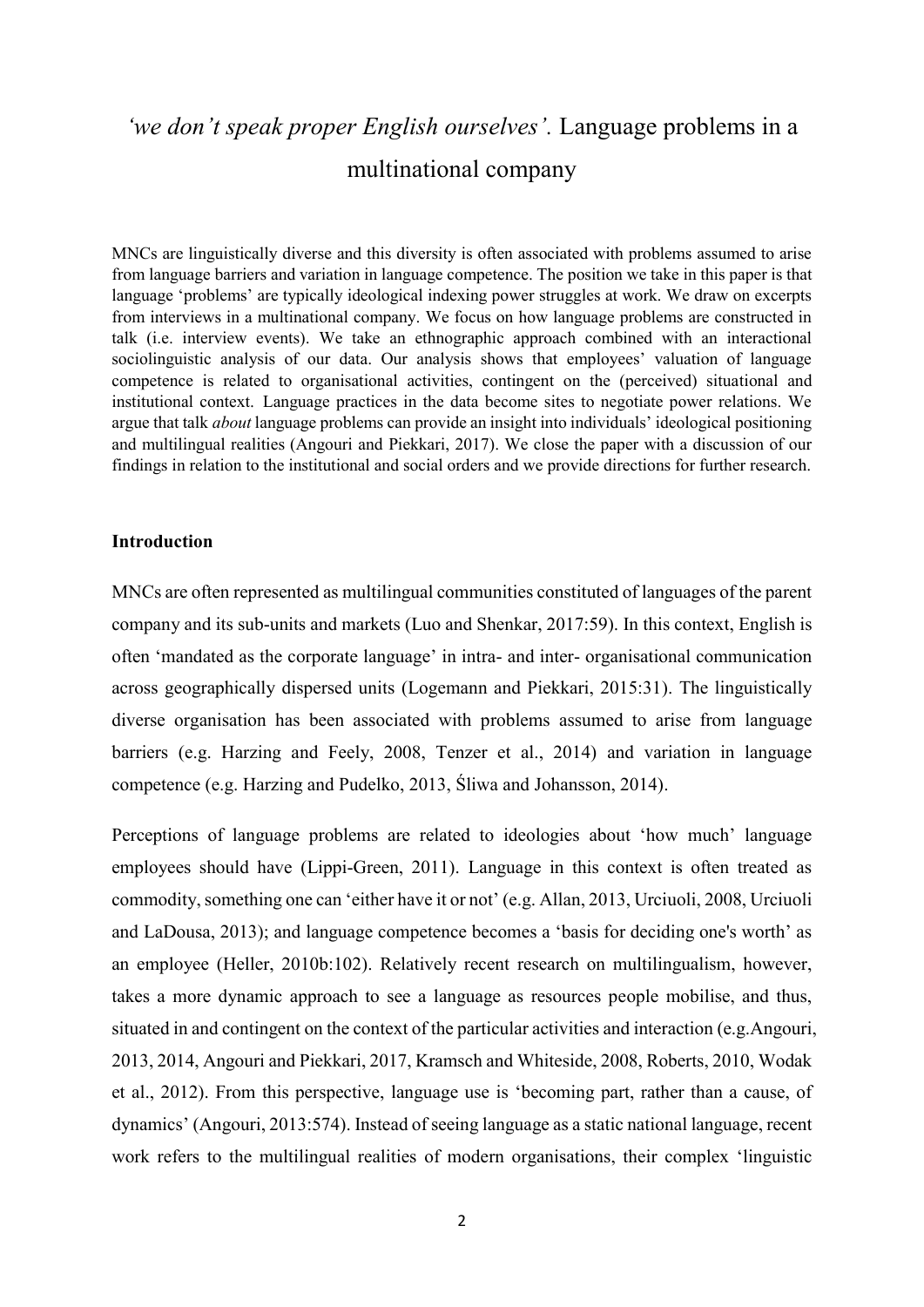ecosystem' that also interacts with broader social conditions (Angouri and Piekkari, 2017, forthcoming). To understand more fully multilingualism at work, a holistic approach is necessary to account for social and institutional environment, ideologies and local team practices.

Language use is related to powerful ideologies in ways that the dominant language enforces a linguistic capital, (re)producing the social order (e.g. Heller, 2010a, 2010b, Jaworski and Thurlow, 2010, Pennycook, 2014). Linguistic capital, in Bourdieu's (1991) framework, is defined as 'the capacity to produce expressions  $\dot{a}$  propos, for a particular market' in which some linguistic products are valued more than others and their distribution is associated with other forms of capital (e.g. economic, cultural) (p.12). In the global market, languages have varying market value and distinguish between the more/less privileged. Phillipson (2009, 2014, 2016), among many others, critiques the dominance of English and the (re)producing of a social order in the linguistic markets. Drawing on the concept of linguistic imperialism, he points out economic and political forces that underlie English operate 'through structures and ideologies, entailing unequal treatment for groups identified by language' (2016:2). Work on ELF in this regard has reported political implications of the English hegemony on, for example, communicative practices and the (post-colonial) identity of language speakers (e.g. Bhatt, 2010, Mufwene, 2010, Pennycook, 2014). What is particularly relevant to our paper is the link between linguistic ideologies and a nationalistic discourse. For example, Vaara et al.'s (2005) work on a corporation language policy argues that languages are mobilised as 'concrete examples, signifiers and emblems of national identification' (p.598) and, therefore, symbolise one's national identity. In a similar vein, Wodak (2012) argues that 'using language manifests who we are  $(p.216)$ , and thus is involved in processes of defining similarities and differences between the social groups, producing social categories and identities. We return to this point in light of our data.

In this paper, we report on employees' talk about language 'problems' at work. We take a discursive approach and look how language is discursively constructed as a problem. The position we take is problem as a negatively marked term is never neutral. We focus here on how employees '*do*' problem talk – how language problems are constructed in and through the here-and-now of interaction, situated in the institutional- and social order – and the individuals' (linguistic) ideological positioning. We draw on narratives from interviews of employees conducted in a British subsidiary of a Korean multinational company, Eco UK. We take an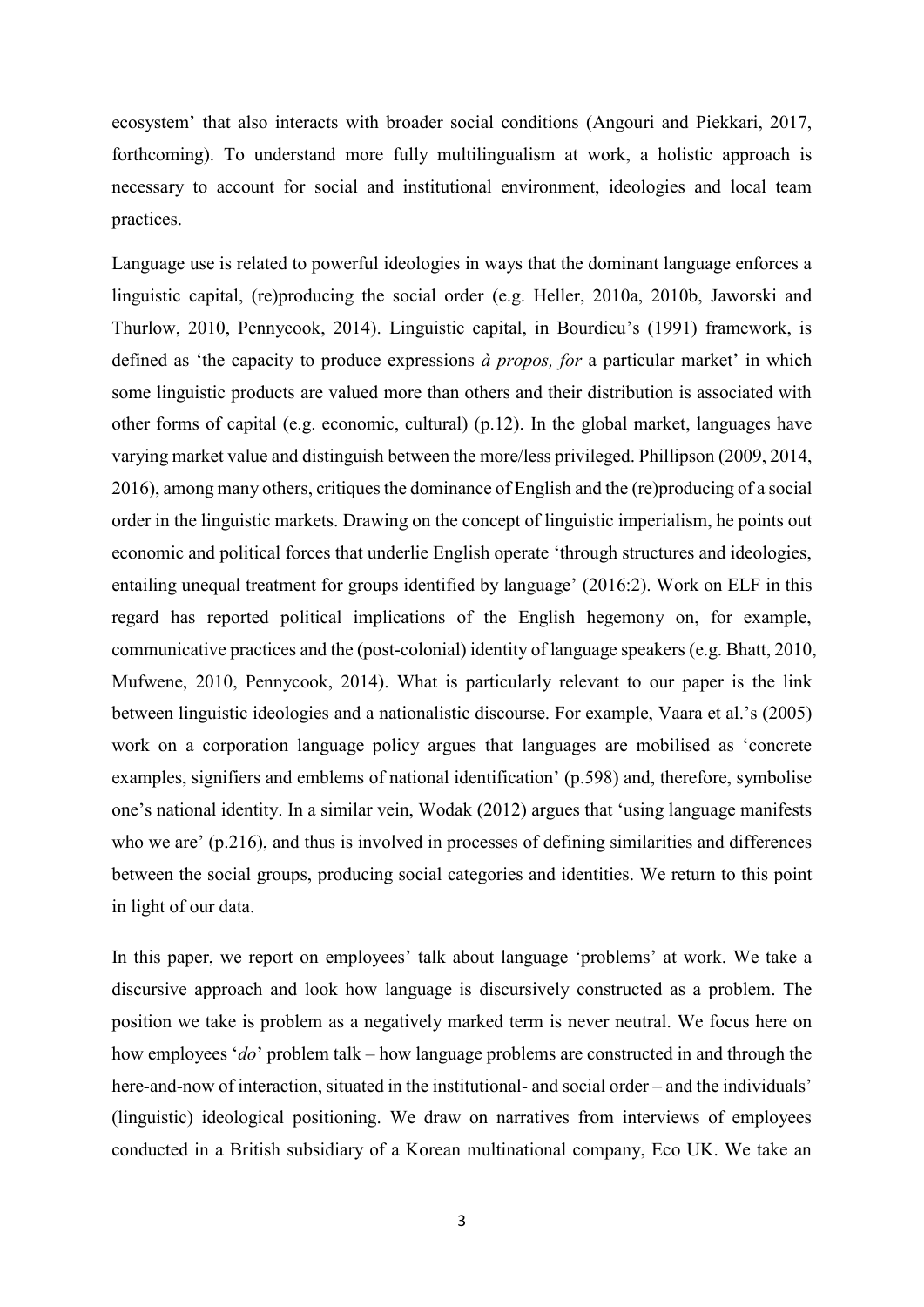ethnographic approach combined with discourse analysis, involving observation of language practices and the interaction with employees over an extensive period of time in the company.

This paper is organised as follows: we start by discussing the discursive approach to researching organisational problems, the concept of language commodification and language ideology. Then we move into the analysis of language problem talk and discuss the linguistic ideologies that emerge in the data and show how language can become an instrument to access organisational activities, and a site to (re)construct the institutional and social orders. We close the paper by arguing that the construction of 'language problems' indexes dominant language ideologies and is related to the power im/balance in any given workplace. We also pay special attention to interactional sociolinguistics and the associated theoretical and methodological tools in order to capture and unpack the complexity of the language 'problem'.

#### (Language) 'Problems' as discursively constructed

'Problems' have long been studied from a range of non-linguistic perspectives, behaviourist and cognitivist approaches are common, which treat problems as external to the individuals, and thus pay little attention to the way problems are constructed. From a discursive perspective, which we take, 'problems' are understood as not only imposed from outside but also immanently generated and constructed through interaction. We see organisational 'problems' here as 'work-related topics raised by an employee' that are locally constructed in relation to the organisational activities and institutional context (Angouri and Bargiela-Chiappini, 2011:211). Situated in the interactional and broader social context, the investigation of language use at work requires understanding of the workplace context encompassing organisational structure, ideologies and local team practices (Roberts, 2010:221).

Problems attributed to language often index deep power struggles and language ideologies. Vaara et al.'s (2005) study in the context of a post-merger corporation delineates language issues and problems which emerged when negotiating particular communication practices at work. The study indicates the language policy that favours one language over another promotes 'superiority-inferiority' relationships between groups of members who share the same language, and further 'national identification and the nationalist ideology' symbolised by the language (p.619). The link between power, language and identity has received attention from (socio-)linguistics scholars (e.g. Angouri and Miglbauer, 2014, De Fina, 2013, Wodak et al.,  $2012$ ), too. Wodak (2012) argues that 'language itself as part of individual and collective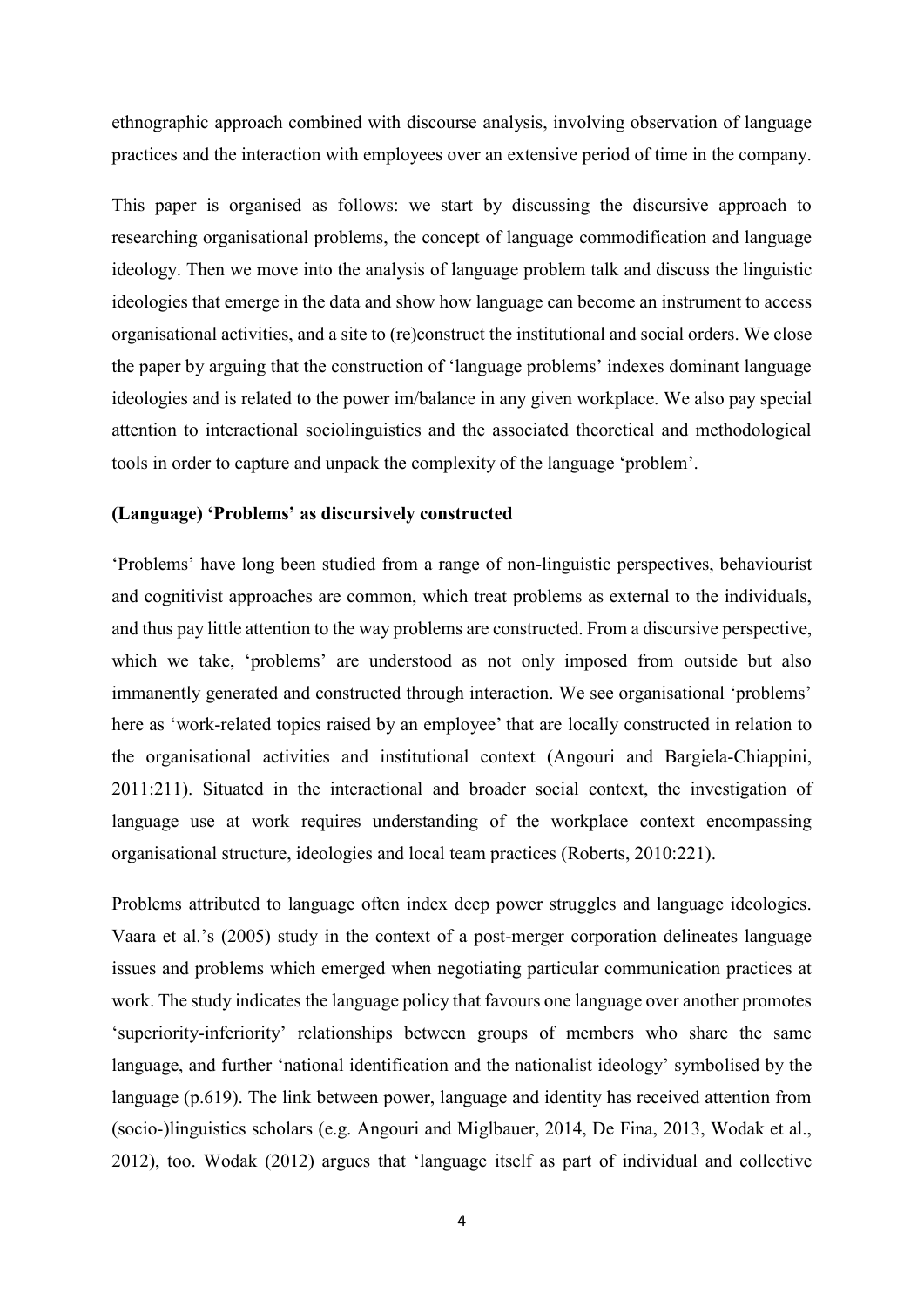identity construction' is employed to 'define similarities and differences', creating 'us' and 'others' (p.216-217). Wodak et al.'s (2012) study on multilingual practices in an institutional setting shows participants' language practices (e.g. the choice of language and controls of the interaction flow) are shaped by their ideological positioning and the contextual factors, and power manifested through the practice. What is important for our present analysis is that language practices at work are linked to power, and problems constructed around the language index dominant ideologies in the organisational context. For example, Angouri and Miglbauer's (2014) study on employees' talk about language practices in MNCs shows that local talk does not merely reflect communication difficulties at work but indicates power struggles. In this study, the issues of power im/balance between local and global employees are associated with the enactment of a native speaker ideal. We will revisit the power implication in light of the data. Before that we turn to the commodification of language.

#### **Language as a resource/ site for (im)balancing the power**

Language is often seen as socio-economic resource that can (dis)empower organisational actors in the globalised economy (e.g. Brannen et al., 2014, Logemann and Piekkari, 2015, Luo and Shenkar, 2017, Peltokorpi and Vaara, 2017). In line with Bourdieu's (1991) symbolic capital framework, linguistic research has shown how language comes to be treated as a marketplace skill or resource in new economy settings and, consequently, how it creates social hierarchies and social in/exclusion processes (e.g. Cameron, 2012, Del Percio et al., 2017, Heller and Duchêne, 2016, Jaworski and Thurlow, 2010). What is particularly relevant to this paper is the valuation of a particular language (competence) that is legitimised in interaction, and in the given socio-economic and institutional settings (Del Percio et al., 2017, Duchêne and Heller, 2012). The valuation processes indicate one's strong ideological positioning around the language competence in the local/global language/s of an institution (Angouri and Miglbauer, 2014). Language competence in this way is treated as an asset to access organisational activities including decision-making, roles and positions and other critical resources (Heller, 2010b). Local talk around language 'problems' can provide an insight into ideological positioning of individuals in relation to discourses around language-as-commodities.

Recent studies (e.g. Del Percio et al., 2017, Heller, 2010a, 2010b, Martin Rojo, 2017, Roberts, 2010, 2011, Wells, 2013) see language use as a site that regulates individuals' access to material and symbolic resources that include group/ occupational membership status, and thus part of the processes in which the social order is (re) produced. Language use and its role, therefore,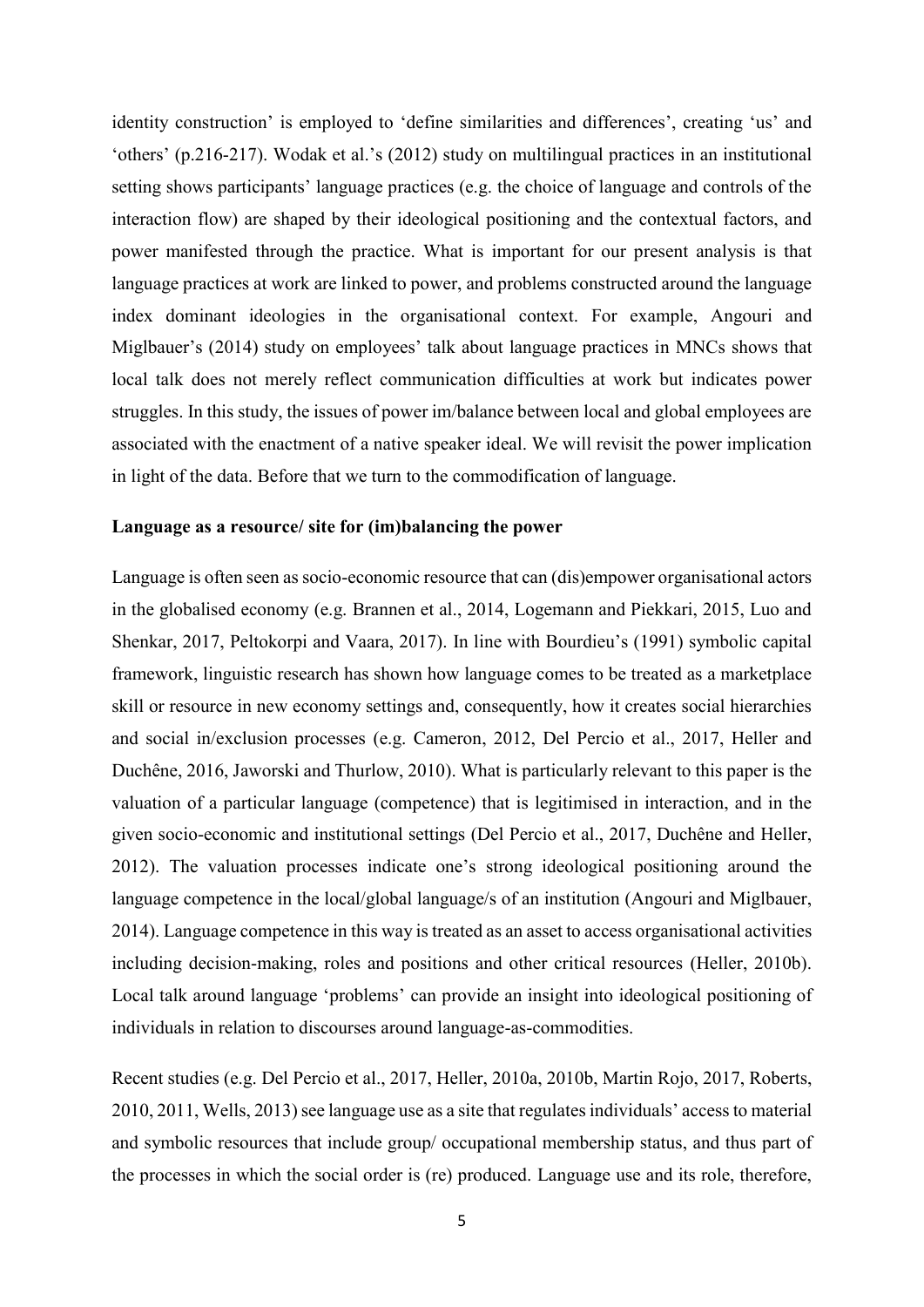need to be understood in association with organisational activities and practices through which material and symbolic resources are produced, circulated and consumed (Del Percio et al., 2017:59). In other words, the symbolic value/ power attached to specific linguistic resources needs to be understood in the context in which the value is recognised and ratified. From this point of view, we explore how a language situated in organisational activities and practices becomes a site to (re)construct power relations between individuals and between social groups, and the institutional and social order. We return to this point in the light of our findings later in the paper.

#### **Methods and data**

We draw on data from an ongoing research project on problem (-solving) talk at work. The data was collected at a British subsidiary of a Korean multinational company, Eco UK. In Eco UK, there was neither an official language nor a language policy, and English as a lingua franca was used in general organisational activities. British employees did not speak Korean. Korean language was used mainly between Korean employees within the subsidiary and between the subsidiary and the headquarters.

The project takes an ethnographic approach combined with interaction analysis to provide insights into participants' understandings of the reality and linguistic resources that form part of participants' daily communication (Angouri and Bargiela-Chiappini, 2011, De Fina, 2013). The data collection methods include: observations, (in) formal interviews, and audio-recording of (in) formal interactions in the company. The ethnographic understandings contextualise problem talk under scrutiny and help our interpretation of the ways language problems are constructed. We understand interviews to be co-constructed events involving the researcher and the participants. This foregrounds the central role of the interviewer in the process and the subjective nature of research activity (on epistemological issues see Elliott, 2005). The first author carried out the interviews in the context of a PhD project. While in the field, she selfpositioned as a Korean research student. This unavoidably mobilised particular performances of Korean-ness in the data. We consider this a normal process of negotiating common ground between the interlocutors in an interview event and do not see the interviewer as an objective or detached actor in the encounter.

In this paper, we draw on narratives taken from a corpus of 20 hours of interviews on language use and relevant issues (e.g. workplace practices, challenges and difficulties encountered at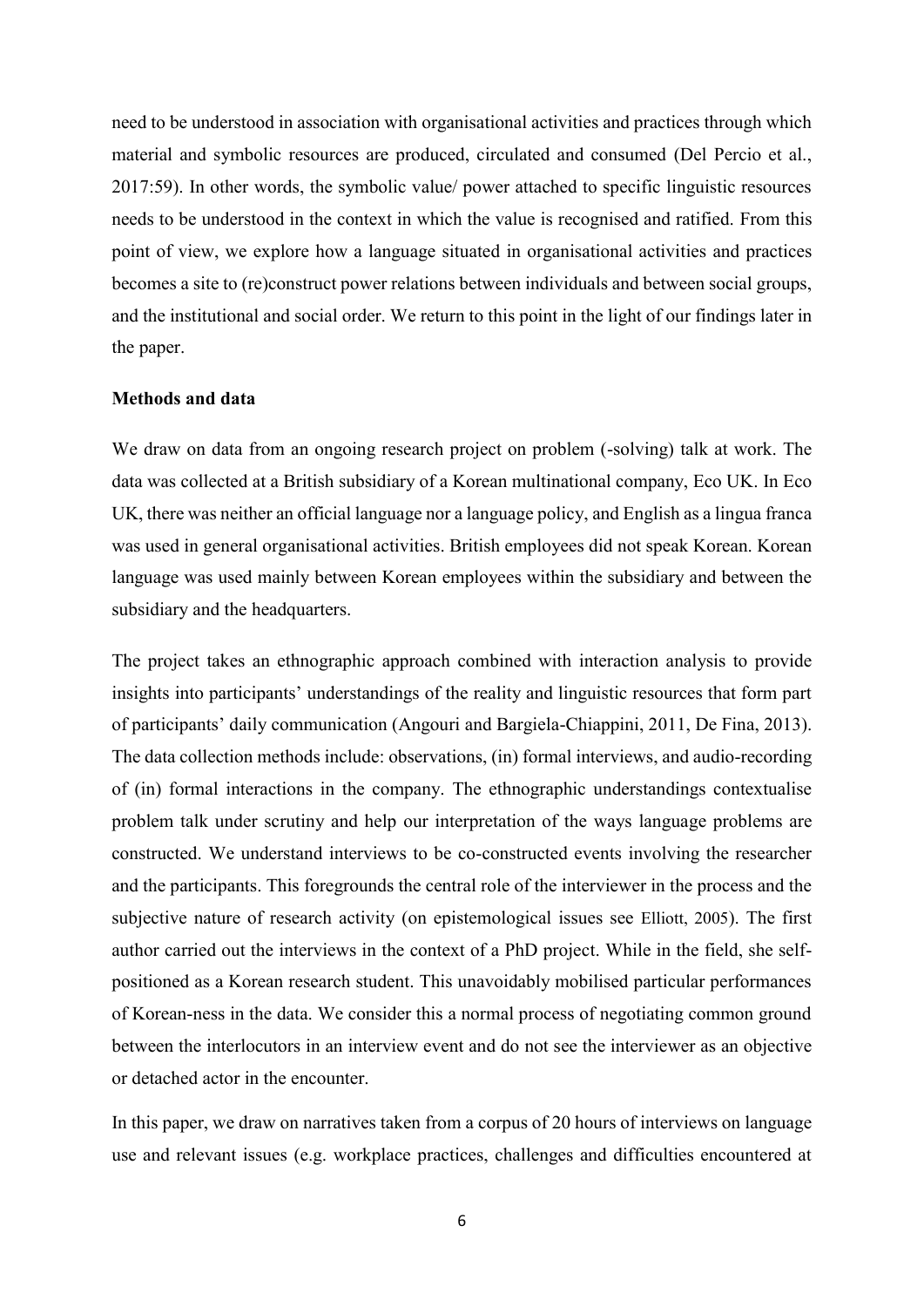work) and conversations took place in the field, written in the fieldnotes. The interviews were conducted with 17 employees (see Figure 1) over two periods of fieldwork. The languages used for the interviews were: English with British employees and a Hungarian employee, and Korean with Korean employees, as the interviewer shares her mother tongue with them. We put in parentheses English name of Korean employees used in Eco UK. The excerpts in this paper are taken from interviews with Kelly, Rita, Jihoon (Josh) and Ted and the fieldnotes on conversations that the researcher had with Minsu (Max) and Soobin. The excerpts in the discussion are used to illustrate the core themes that emerged from our data analysis.



Figure 1. Key participants (roles, job tenure, mother tongue) and the organisational structure

In analysing the data, we firstly conducted an inductive qualitative analysis by using MAXQDA software programme to develop our understanding of the language the participants used to conceptualise problems (first-order concepts) and aggregate the similar concepts into the second-order themes, which then can be categorised into the third-order concepts. We then applied interactional sociolinguistics as an analytic framework to unpack indexical processes by examining linguistic choices that index individuals' positioning, 'presuppositions' signalled, mobilised and interpreted in interactions (Gumperz, 2015:219). With focus on interviewees' ideological positioning, we refer to Angouri and Piekkari's (2017) analytic model of multilingualism at workplace (see Figure 2). The model allows to connect the local talk with the institutional- and social order by relating language choices made in the here-and-now of interaction with 'the language resources available in the broader institutional- and social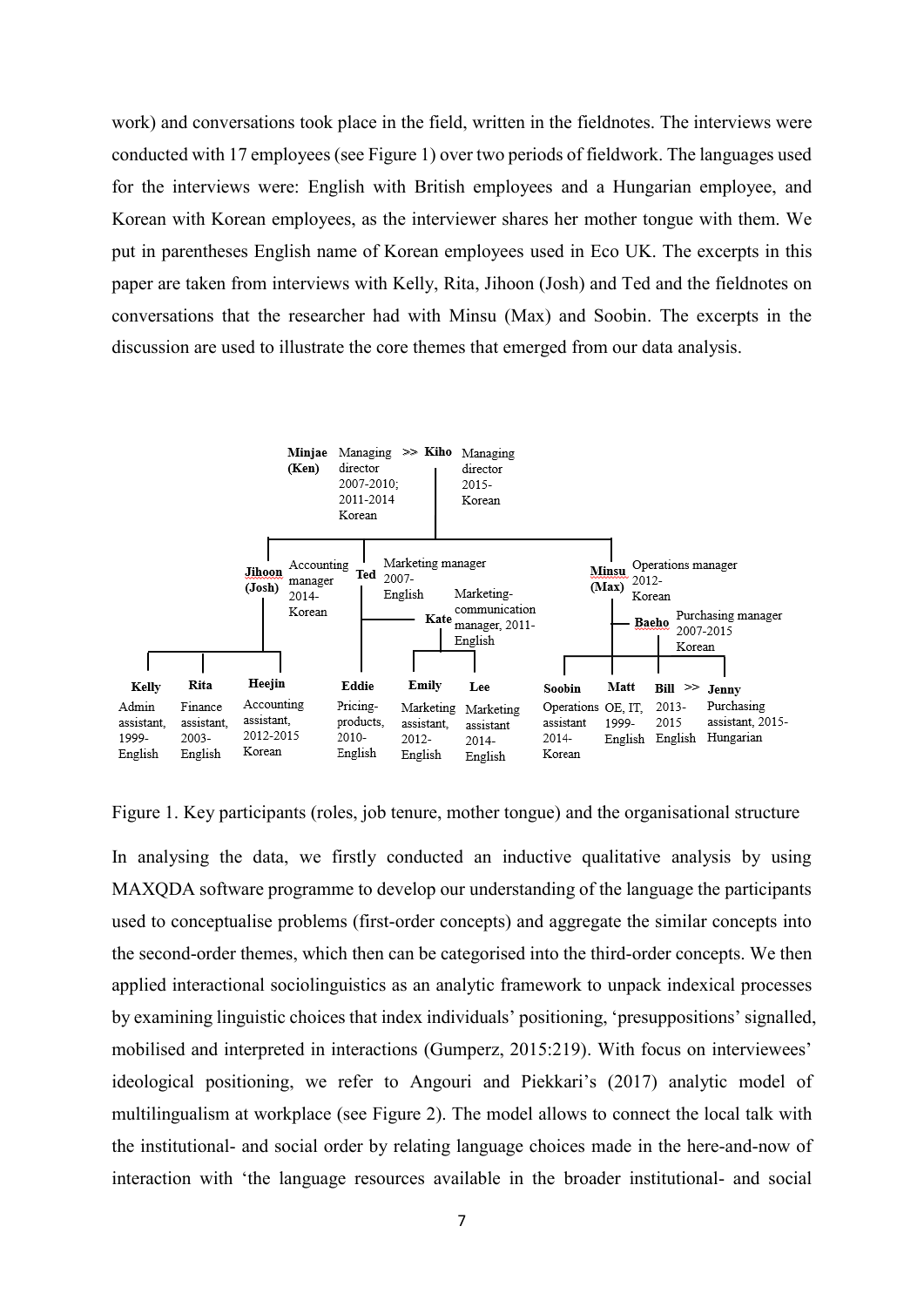context. The framework therefore is useful for our analysis of local talk about language problems, and the dynamics of the ways interactants operate at the interface of these three orders. To capture linguistic resources (e.g. categories and shared assumptions) available to and mobilised by participants, we pay close attention to recurring discourse patterns within and across the interviews, which were also observed in the ethnographic fieldwork (De Fina, 2013). In the next section, we discuss our findings on the construction of language problems.





#### **Findings**

Language in Eco UK is often framed as a 'problem'. This is discursively constructed in relation to linguistic competence of individuals and certain groups, and language practices at work. Language problems are portrayed as taken-for-granted reality as part of the organisational practices within the subsidiary and between the subsidiary and the headquarters. In participants' problem talk, two core themes emerged: *Valuation of (English) language competence* and *The Us vs. Them dichotomy: the non-English speaking 'Korean' and 'HQ'*. We discuss them in turn and then relate back to the discussion on language ideology.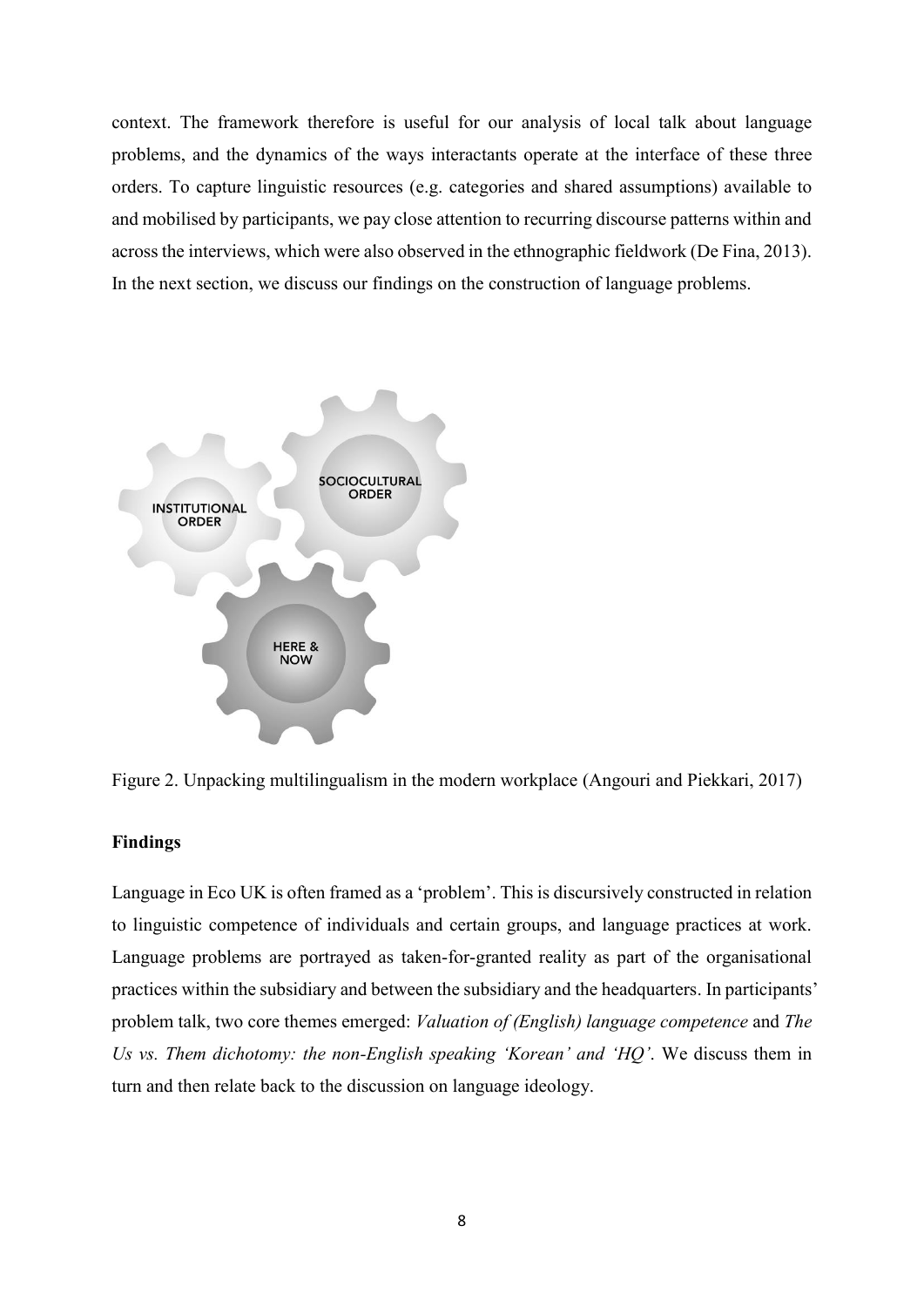#### **Valuation of (English) language competence**

The discourses around language-as-commodity along with the valuation of English language competence is prominent in participants' accounts of language issues and problems. English language competence is portrayed and ratified as an instrument that allows/ regulates access to critical resources that include organisational activities (Angouri & Miglbauer, 2014).

In Excerpt 1 from an interview with Jihoon, an expatriate accounting team manager, we will show how linguistic competence emerges as his main concern in relation to his language ideologies and perception of the local and institutional context. The excerpt is taken from the part in which Jihoon was asked to elaborate on his concerns at work:

Excerpt 1.

| $\mathbf{1}$   | IR     | What's your main concern in working in the team?                      |
|----------------|--------|-----------------------------------------------------------------------|
| $\overline{2}$ | Jihoon | The top priority is to master my job tasks. [] When somebody          |
| 3              |        | mentions something you know when they ask their manager               |
| $\overline{4}$ |        | something and the manager doesn't know the basic stuff, they tend to  |
| 5              |        | look down on their manager. So I tried to learn them in details and   |
| 6              |        | relevant knowledge. And I should be more able to understand English   |
| $\tau$         |        | language. It is one of my main concerns. In practice, if I can        |
| 8              |        | communicate with my staff members in English a hundred percent        |
| 9              |        | fluently, I can shorten the process and I don't need to request       |
| 10             |        | someone for anything. I can just make phone calls and confirm, then I |
| 11             |        | can get immediate response. This has improved gradually, but          |
| 12             |        | still this is the most difficult.                                     |
|                |        | [11 lines omitted]                                                    |
| 24             | IR     | You said your language skills have improved?                          |
| 25             | Jihoon | Yes. My language skills have improved. In the beginning, when I was   |
| 26             |        | in a meeting, it was very difficult because I had no idea about what  |
| 27             |        | they were talking about. Meetings were very difficult. Everyone       |
| 28             |        | spoke English like a listening test I needed to understand            |
| 29             |        | everything discussed in the meeting []                                |

Jihoon talks about his linguistic competence in relation to his institutional roles and perceived institutional environment. From line 2, Jihoon brings to the fore his institutional role and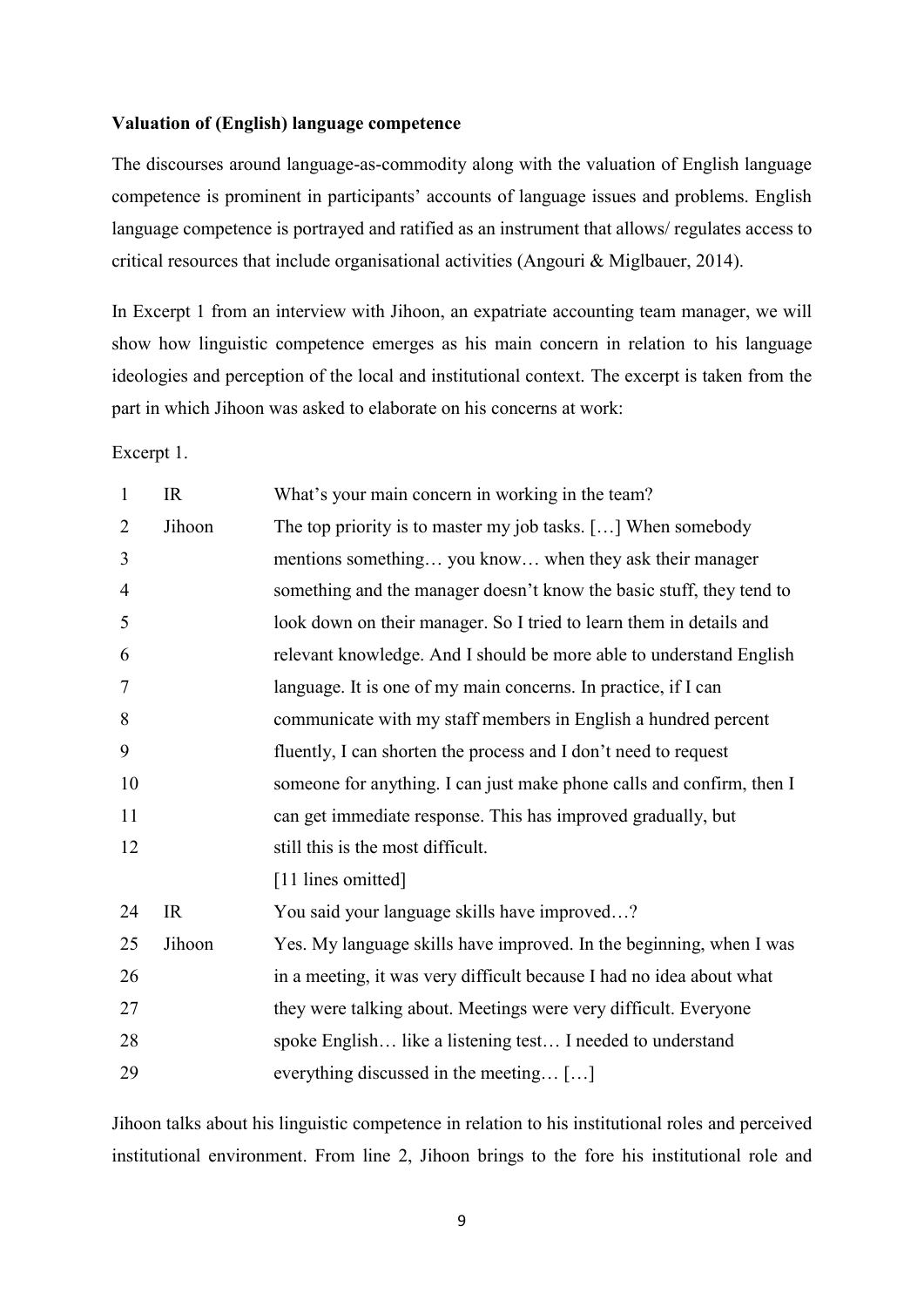position as a manager that requires knowledge (lines 2-6) as well as language ability (lines 6- 12). This is foregrounded by his ideology about language regulates one's access to organisational activities, occupational status and institutional roles (Roberts, 2010). The statement '*I should be more able to understand English*' (lines 6-7) positions English in the company as something that one *'should'* have in accessing the institutional roles. This indicates values attached to English are constructed in association with participants' perceived professional roles and business activities. We discuss elsewhere (Kim and Angouri, 2017, in preparation) how roles and role performance is constructed in workplace events. His comment on what he can (not) do and the importance placed on language put forward a strong ideal of linguistic competence (lines 7-11). Through this ideology positioning, Jihoon constructs himself as being responsible for his own 'linguistic marginality' (Del Percio et al., 2017) and affirms the superiority/inferiority relationship between English as the dominant language and Korean.

The hegemonic status of English vis-à-vis linguistic competence of Jihoon are constructed through the framing of the institutional environment. From line 25, he frames the institutional environment in terms of meetings in which English is mandated. He portrays meetings with the lexical choice '*a listening test'* (lines 28) in which '*Everyone spoke English'* (lines 27-28) and he 'needed to understand everything' (lines 28-29). His framing of the institutional environment legitimises the hegemonic status of English and, thus, the valuation of the English competence in the workplace. This indicates the significance and impact of language ideologies on organisational activities, including meetings and other decision-making processes.

The valuation of English language is also observed in casual conversation between the researcher and Minsu, a Korean expatriate manager, where he brought to the fore English competence of the local Korean employees. The following is extracted from the fieldnotes:

According to Minsu: he had an expectation of the Korean local employees to be highly competent in English and have local knowledge. That's the reason why they (Eco UK) hire Korea local employees. He had been disappointed with his previous Korean local employees, who were not fluent in English (FN, 10072015)

Minsu's expectation of 'the Korean local' indicates Minsu's language ideology that creates a direct link between language competence and 'one's worth as an employee' (Heller,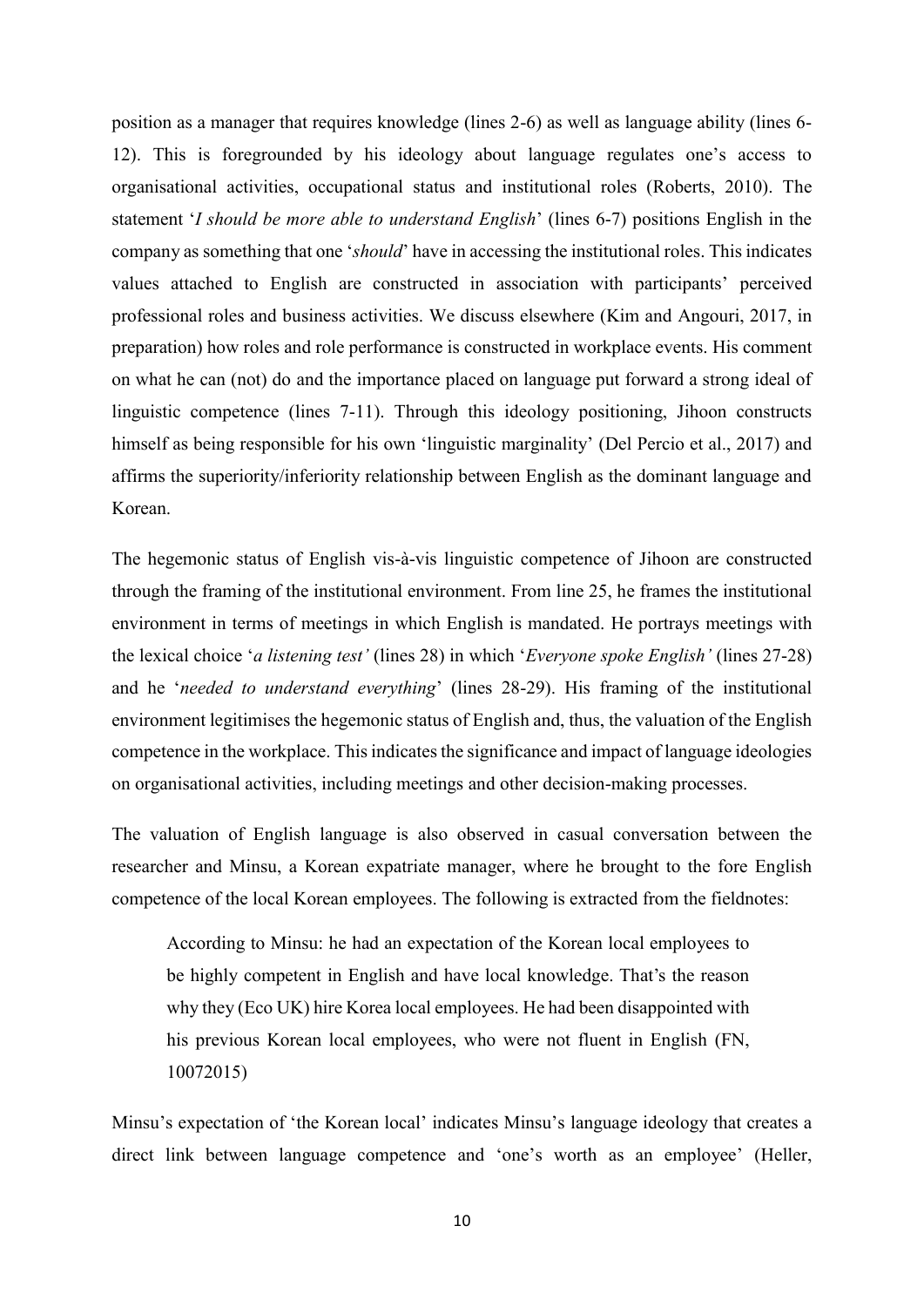2010b:102). This is further supported by comments from Heejin and Soobin, Korean local employees on a job vacancy in the operations team that the company needs to hire a Korean local employee to support the expatriate managers (FN, 08072015). This exemplifies the valuation of language situated in the particular institutional setting in which the value is recognised. Hence, how English is valuated requires understandings of the institutional role expectation and structure that are embedded in the given socio-economic setting (Duchêne and Heller, 2012).

In relation to the dominant ideologies about language as commodity, in the next section, we look closely into ideological representation of social groups (i.e. language communities) and how the "Us" vs. "Them" dichotomy is constructed within the company and between the companies.

#### **The Us vs. Them dichotomy: The non-English speaking '***Korean***' and 'HQ'**

Participants' ideologies about language and differences underpin the language problems and creates the Us-Them dichotomy within the subsidiary and between the subsidiary and the headquarters. Participants' mobilisation of labels, categories and assumptions characterise how *we'/ 'they' (don't) speak*, defining who *'we'/ 'they'* are (Wodak, 2012).

We firstly discuss the way certain groups are discursively constructed within Eco UK through the findings of Excerpt 2 and 3 then, move onto the one between the subsidiary and the headquarters through the findings of Excerpt 4.

The following excerpt is taken from an interview with Kelly where she talked with about her experience of working for her previous and current '*Korean'* managers in Eco UK:

Excerpt 2.

| $\mathbf{1}$   | IR    | What practices have you found difficult to adjust?                   |
|----------------|-------|----------------------------------------------------------------------|
| 2              | Kelly | Usually when I first came over, we had a language barrier problem    |
| $\overline{3}$ |       | and Not similar to Ken (Minjae), who speaks to everybody, George     |
| $\overline{4}$ |       | (Taeho) when he first came, the one before Josh (Jihoon), he didn't  |
| 5              |       | speak very good English at all at the beginning. And that was really |
| 6              |       | quite hard to get $[\dots]$                                          |
|                | IR    | How did you deal with this issue?                                    |
| 8              | Kelly | Very frustrated(laughter) very frustrated (laughter)                 |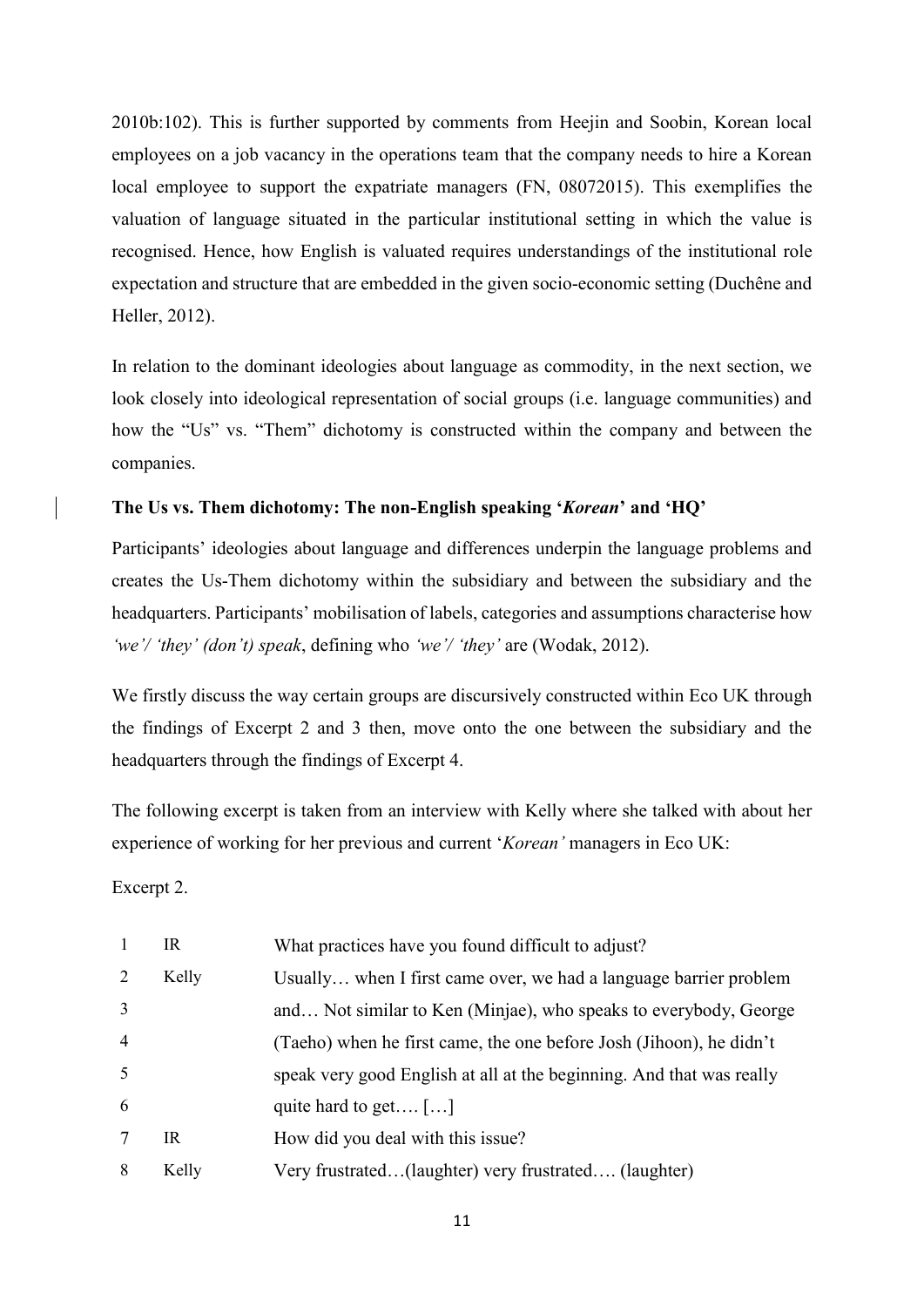| 9  | IR    | Sojust?                                                                   |
|----|-------|---------------------------------------------------------------------------|
| 10 | Kelly | Just keep going and going and going or walk away because we've            |
| 11 |       | got frustrated And then we go back again and try to explain and           |
| 12 |       | eventually they understand. It's only really I would say in the           |
| 13 |       | beginning of the first six months. They are trying to adjust because      |
| 14 |       | we don't speak proper English ourselves. We speak slang so it's hard      |
| 15 |       | for them sometimes to even understand what we are saying.                 |
| 16 | IR    | Do you tend to speak to them slowly sometimes?                            |
| 17 | Kelly | I forget. But yes I'm supposed to. But I don't wanna speak too slowly     |
| 18 |       | so they think I think they are stupid or anything. I think they all speak |
| 19 |       | pretty good English. We probably speak fast. We have accents so           |
| 20 |       | sometimes it's harder for them to understand. I think Mainly that's       |
| 21 |       | probably the beginning language barrier.                                  |

Kelly in this interaction draws on '*a language barrier problem'* (line 2) in accounting for her difficulties in communicating with her managers (lines 2-15). The language problem here is foregrounded by her assessment of language competence of her managers (lines 3-6). Mobilised with the collective pronouns, 'we' and 'they', the assessment produces the ideological representation of her managers characterised as, for example, not speaking *'very good English at all'* (line 5) and '*hard to get'* (line 6) but also "*they all speak pretty good English*" (line 19). Kelly mobilises native speaker symbols of competence such as 'slang', 'speak fast' and 'accent'. The representation of linguistic features of (groups of) employees symbolises and constructs linguistic communities or group memberships (De Fina, 2013:55) and, hence, essentialises the linguitisc features of certain groups of individuals (Coupland,  $2010:242$ ) as examplified in Kelly's assessment of her managers' linguistic competence (lines 3-5). Her ideological representation of 'the managers' explains away Ken (Minjae)'s English competence, *'who speaks to everybody'* (line 3), as it does 'not fit' her 'interpretive structure' (Irvine and Gal, 2000:37-38).

Language competence, in the interview, is mobilised and associated with group membership and legitimisation of 'us' and 'others', in- and out- groups (Gal, 2009:32). Her elaboration of the situation in which 'we've got frustrated' and 'they are trying to adjust... because we don't *speak propoer English ourselves*<sup>*'*</sup> (lines 13-14) creates the dichotomy of 'we' versus 'they', and denotes an issue of 'who is supposed to fit in' (Roberts, 2010). This is further supported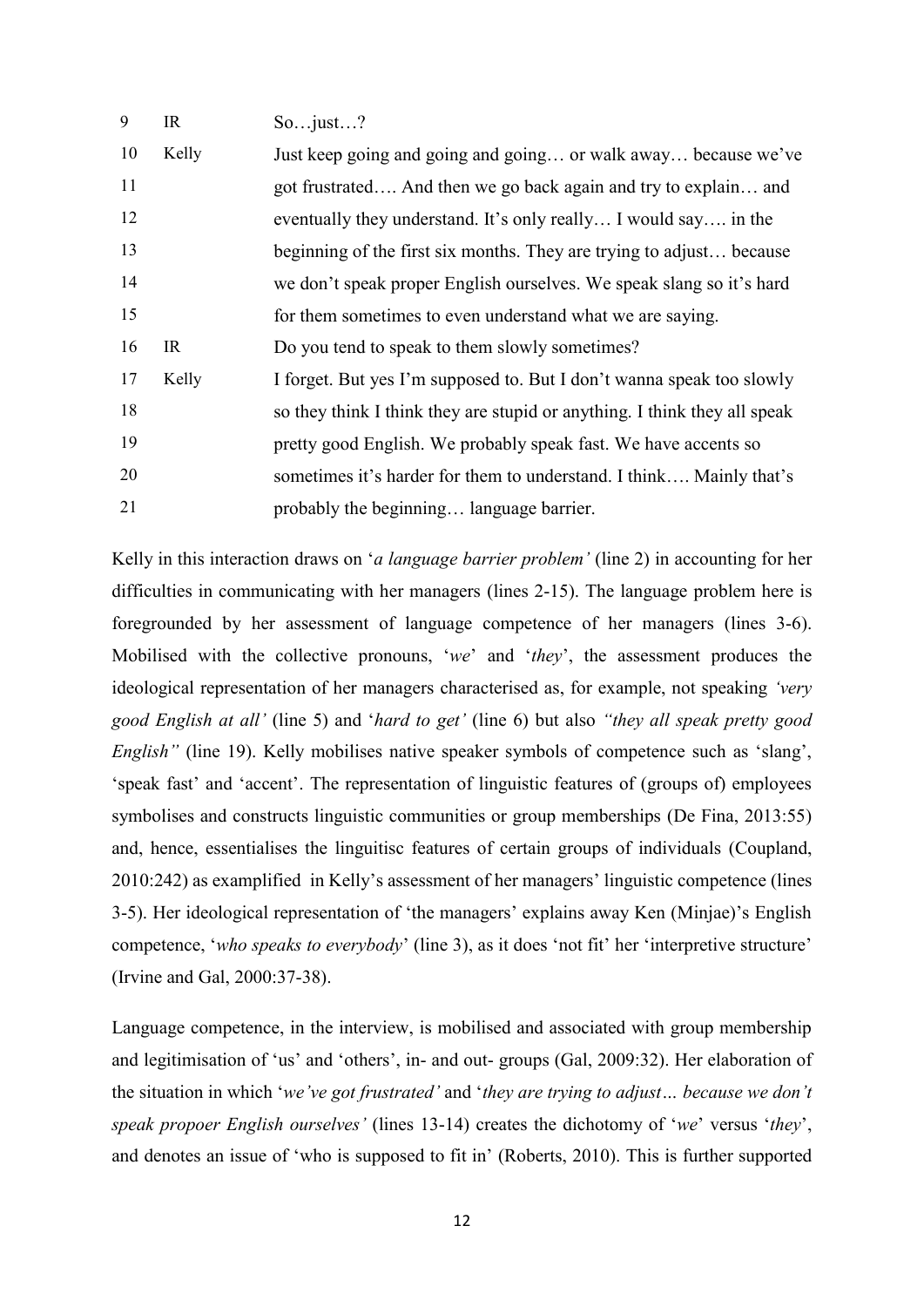by her expression of the timeline 'the beginning of the first six months' (line 13) for the managers to '*adjust*' to the local (linguistic) practices, and possibly to become the 'member' to participate in the practices.

In Excerpt 3, the similar patterns to the Excerpt 2 emerge: the categorisation and the assessment of linguistic competence. The excerpt below, however, delineates how the categorisation processes are entangled with nationalistic discourse and ideologies about differences (Vaara et al., 2005, Wodak, 2012). This excerpt is taken from an interview with Rita in which she brought up differences in practices between her previous workplaces and Eco UK.

Excerpt 3.

| $\mathbf{1}$   | IR   | What differences have you found?                                       |
|----------------|------|------------------------------------------------------------------------|
| $\overline{2}$ | Rita | I suppose it's just different. I work for the Korean managers. So, of  |
| 3              |      | course, it's very hard. Before I always used to work for English       |
| $\overline{4}$ |      | managers. And of course, since I've been in Eco, I've always reported  |
| 5              |      | to Koreans I suppose it's different in every way you know              |
| 6              |      | the way you communicate and you talk you know that sort of             |
| $\overline{7}$ |      | things the language [] You know (when) Josh's arrived, his             |
| 8              |      | English wasn't very good in the beginning When George                  |
| 9              |      | worked, his predecessor, when George arrived, he hardly spoke          |
| 10             |      | any English. But I think it's a confidence thing with the Korean staff |
| 11             |      | when they have first arrived because they have to use it constantly.   |
| 12             |      | Then every time George got really good  And Josh puts himself          |
| 13             |      | down a little bit because he says "My English isn't too good"          |
| 14             |      | "Yeah It's fine. We understand what you are saying." You tend to       |
| 15             |      | speak for them. You know what they want to say. You tend to            |
| 16             |      | speak for them really                                                  |
| 17             | IR   | Do you have any strategies to communicate better?                      |
| 18             | Rita | No [] If somebody askssay Kate came over and asked him a               |
| 19             |      | question. And he may look a bit confused I would notice thatSo         |
| 20             |      | I would talk like and say to him "Look Josh, she wants" I try to       |
| 21             |      | break it down more for him. [] George as well. So you sort of get to   |
| 22             |      | knowEspecially when they first come, we all talk very quickly          |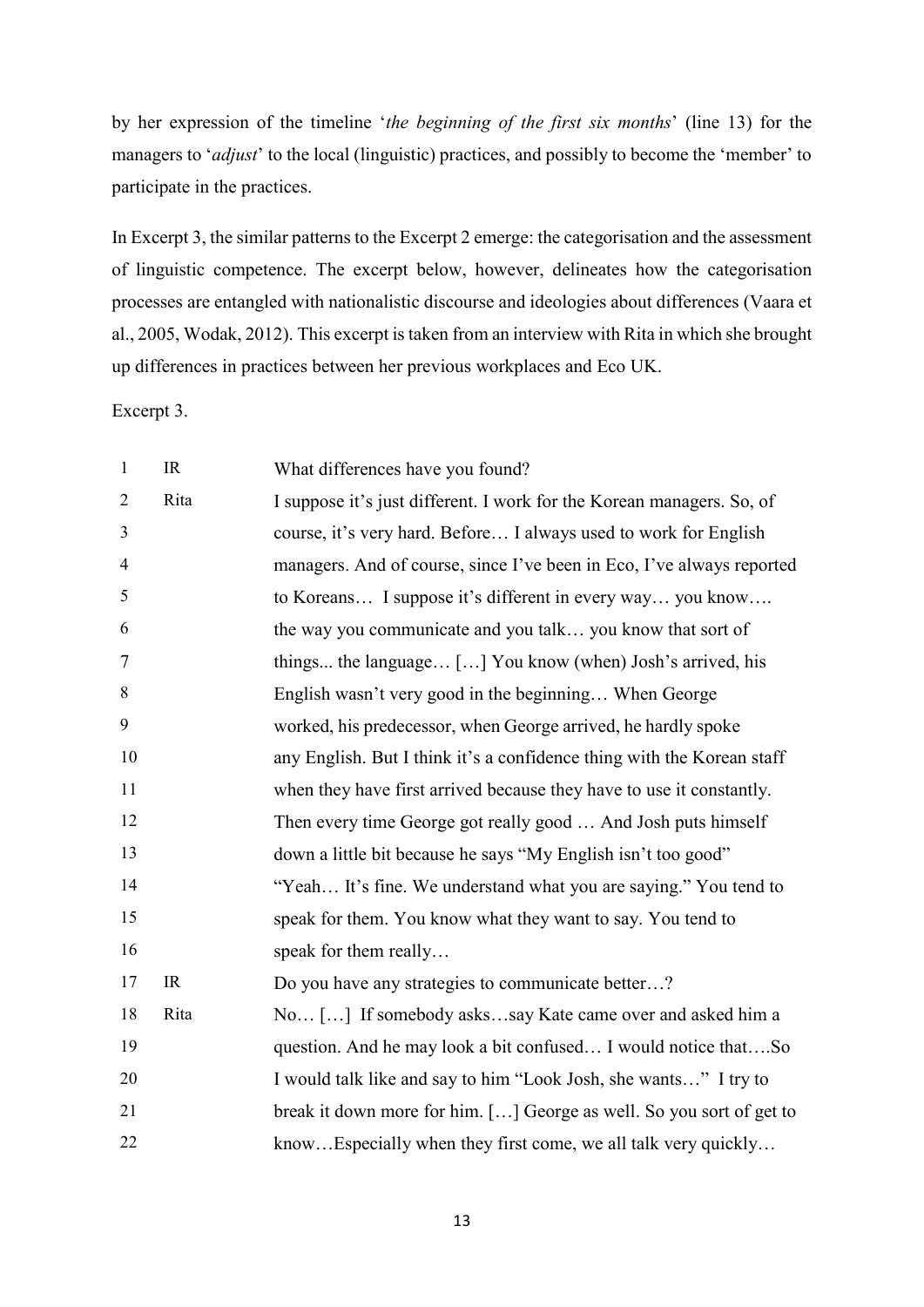23 vou know... you have to tend to slow it down a little bit, you have to

24 try to understand them to begin with... being a mother to

25 them...really, looking after them. That's all. Bless them. (laughter)

Rita in this interaction portrays working for *'the Korean managers'* as *'very hard'* (lines 2-3); and her expression, *'of course'* (lines 2-3) preceding the portrayal may indicate the difficulties in working for Korean managers are shared assumption. Her accounts of working for the Korean managers here are directly linked to her ideology of difference (Dhamoon, 2010), indexed by her repeated statements, *It's just different* (2) and *It's different in every way* (5). This is supported by her previous talk in the same interview about different practices between her previous and current workplaces. Given her following description that assesses her managers' English competence (lines 7-16), the ideology about differences '*in every way*' including 'the way you communicate and you talk' and 'the language' (lines 5-7) comes down to the linguistic competence, echoing the findings of Excerpt 2. The language serves here a salient means for the ideology of differences intertwined with the national identification (Gal, 2009), as indicated by her mobilisation of 'the Korean' (lines 2, 10). The labelling of 'the *Korean*¶ (e.g. *the Korean managers, Korean colleagues*) is commonly observed across employees' accounts of language problems in Eco UK. The ideology of difference circulated in the local discourse actively constructs the meanings of *the Korean* as well as (language) problems; and the problems, in turn, reinforce the ideology of differences.

The assessment of linguistic competence of *the Korean* (lines 7-16) is underpinned by the native speaker ideal, against which the manager's lack of English competence is claimed (Angouri and Miglbauer, 2014:163). Through the acts of the assessment, Rita positions herself as a 'legitimate owner' of English who has the right to 'put a price on' other's linguistic competence (Del Percio et al., 2017:63). Her positioning continues in her illustration of a situation in which Jihoon needs linguistic support from Rita (lines 18-25). Rita's lexical choices <sup>*'a mother to them*' (line 24) and *'looking after them*' (line 25) indicate her positioning as</sup> 'powerful', being capable to exercise controls in language practices (Angouri and Miglbauer, 2014:164) and Jihoon as well as 'the Korean managers' (line 2) as 'powerless' being unable to access the practices. The linguistic authority operates here as a means of creating superiorityinferiority relationships between the languages and speakers of the language (Vaara et al., 2005:602). Through the positioning, she may challenge or balance the power relations between herself and the Korean managers, and language practices become a site to (re)create power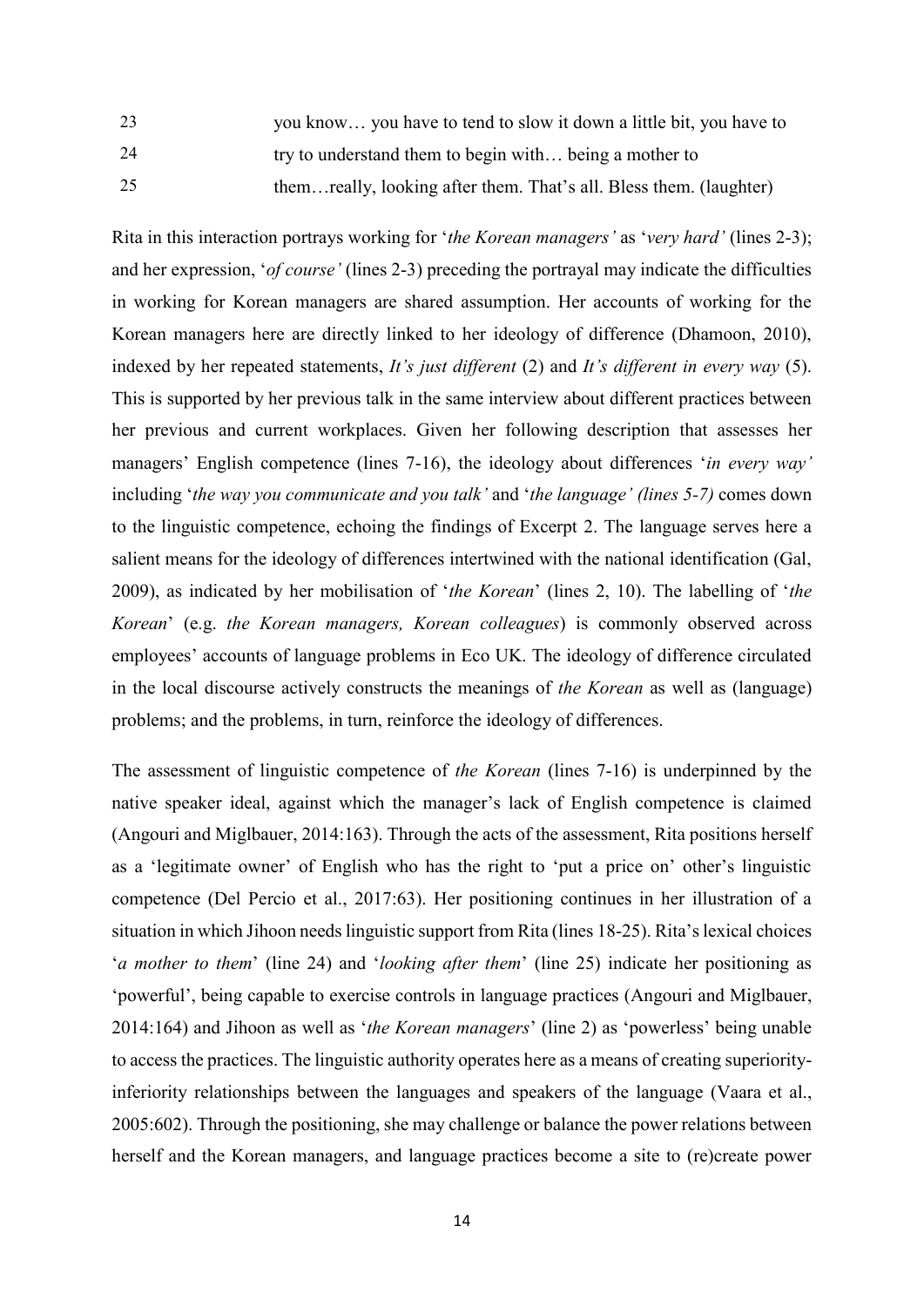relations, and the institutional order. Rita's discursive positioning herself and her managers in the illustration of language practices at work resonates how language becomes a site through which the power (im)balance is achieved (Bourdieu, 1991), and the institutional order is (re)constructed.

In Excerpt 4, we look into the way the *'global'* head office is constructed through the illustration of language practices between the headquarters and the subsidiary, and how the institutional order can be (re)constructed through the practices. This excerpt is taken from an interview with Ted, a marketing manager, in which he portrays the way he communicates with employees in the headquarters:

Excerpt 4.

| $\mathbf{1}$   | Ted | Eco, I think, likes that (emails) as an organisation anyway.            |
|----------------|-----|-------------------------------------------------------------------------|
| $\overline{2}$ |     | They like to communicate via electronically rather than voice to voice  |
| 3              |     | Well, from an English point of view to a Korean point of view, I        |
| $\overline{4}$ |     | actually, it's sometimes easier to read an email I suppose for We       |
| 5              |     | are lucky. English is the global language. So we are lazy.              |
| 6              | IR  | $((\text{layer})$                                                       |
| 7              | Ted | We areBut So it's probably easier for certain people if you             |
| 8              |     | communicate via email or via messenger or whatever. They can            |
| 9              |     | perhaps read the email or even put it into a translator to try to       |
| 10             |     | gather what you are trying to say. Sometime when you're                 |
| 11             |     | speaking to someone and sometimes even it gets lost in translation      |
| 12             |     | as well. And the only reason I say that is recently I have two or three |
| 13             |     | occasions where I've tried to explain something ((laughter)) and they   |
| 14             |     | just got lost and I ended up with having an email to the person.        |
| 15             | IR  | The Korean personnel in European head office?                           |
| 16             | Ted | Oh that's actually the global head office but ((laughter)) yeah         |

Ted in this excerpt portrays language practices between the headquarters and the subsidiary. By drawing on the headquarters' preference for emails (line 1) and his interpretation of the preference (lines 3-5, 7-10), he essentialises the linguistic competence of the headquarters employees, described as '*put it into a translator'* (line 9) and '*got lost'* (line 14), and simultaneously constructs his linguistic authority. His statements, *We are lucky. English is the* global language. So we are lazy' (lines 4-5) index his native speaker ideology along with the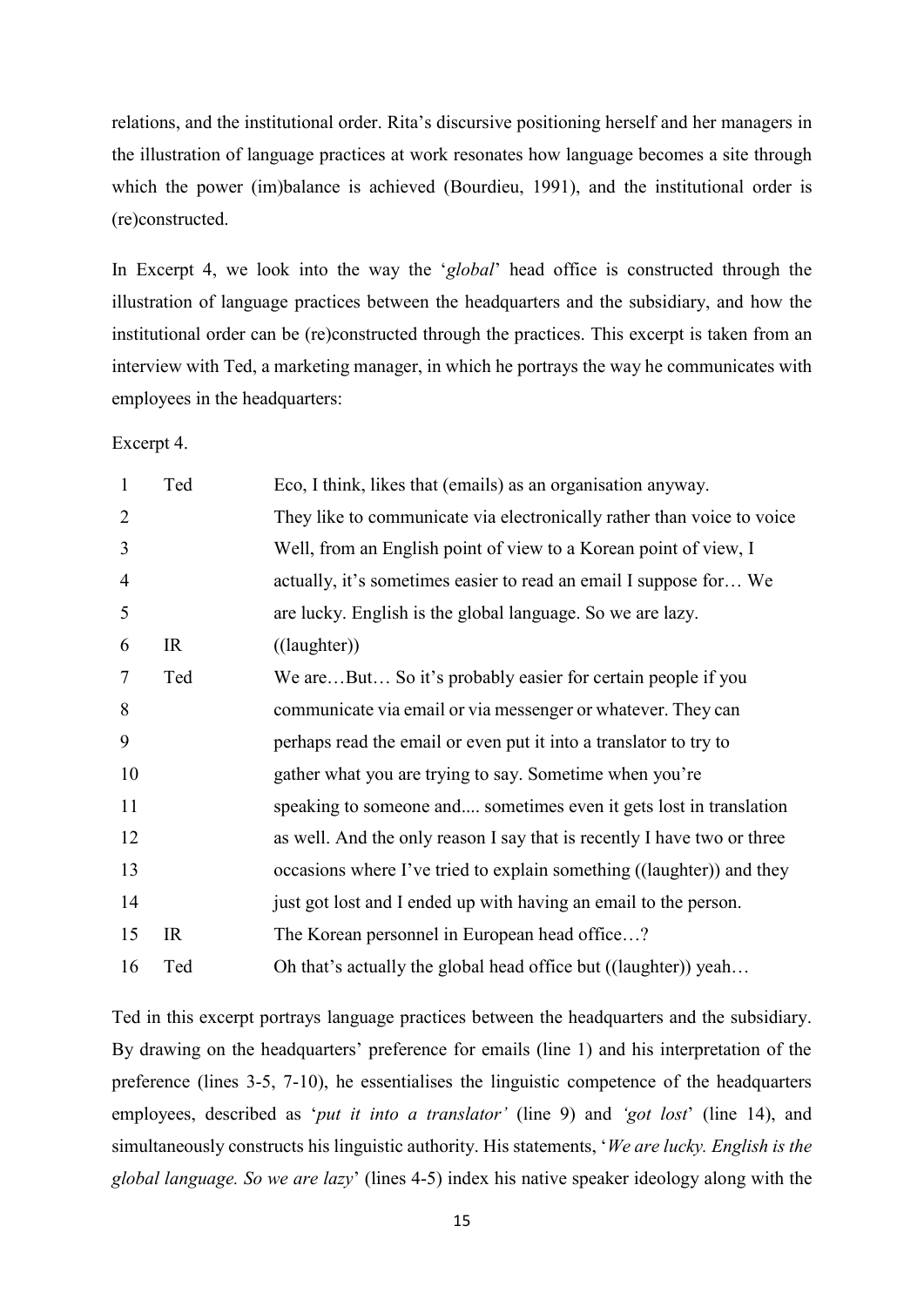ideology about English as global commodity (Cameron, 2012). The same wording has emerged in an interview with the same team member Emily who also said *'we are lucky because English is the language people speak*. The discourses and ideology circulated here ratifies English as 'functional and statusful practices' (Roberts, 2010:221), and naturalise the valuation of English skills and the hierarchical (superiority-inferiority) relation between the speakers of the language (Heller, 2010b).

Language practices between the headquarters and the subsidiary in this context come into play in challenging and (re) creating the institutional orders, while constructing identities that are individual and collective. Similar to Excerpt 2 and 3, the (linguistic) group identification is observed. Underpinned by his native speaker ideology, Ted's mobilisation of '*we*' (lines 4-5) and 'they' (lines 2, 8, 13) along with the expression, 'from an English point of view to a Korean *point of view* (line 3) politicises the difference between the speakers of the language, leading to the hierarchical relations between them. It is worth noting that the group identification here is not necessarily nationalistic but rather specific, given his use of 'global' (line 16) with reference to the headquarters in correcting the interviewer's use of '*the Korean'* (line 15). This suggests 'relational' and 'shifting' understandings of 'group difference' that are contingent on the context in which comparisons are made, and employed to represent positive attributes of certain groups and individuals in relative to others (Young, 2011:171).

The non-English speaking 'global' head office is reflected in the following data extracted from the fieldnotes on a conversation with Soobin, a Korean local operations assistant. Along the lines of Korean linguistic group identification, the talk further illustrates how the symbolic value attached to Korean language emerges in the practices between the headquarters and the subsidiary:

According to Soobin: the headquarters has "massive power" and so do the expatriate managers, and language is one of the major issues in the company. From her point of view, Korean employees are necessary for this company because their ability to report to HQ in Korean is crucial. This is because all the emails and information from the headquarters are communicated in Korean. It seems to her that the expatriate managers' ability to report in Korean is more important than their English competence. She said "this is problematic. [...] Also, local employee's reports should be submitted after being translated in Korean. So it becomes her job to translate all the reports in Korean  $[\dots]$  Given that it is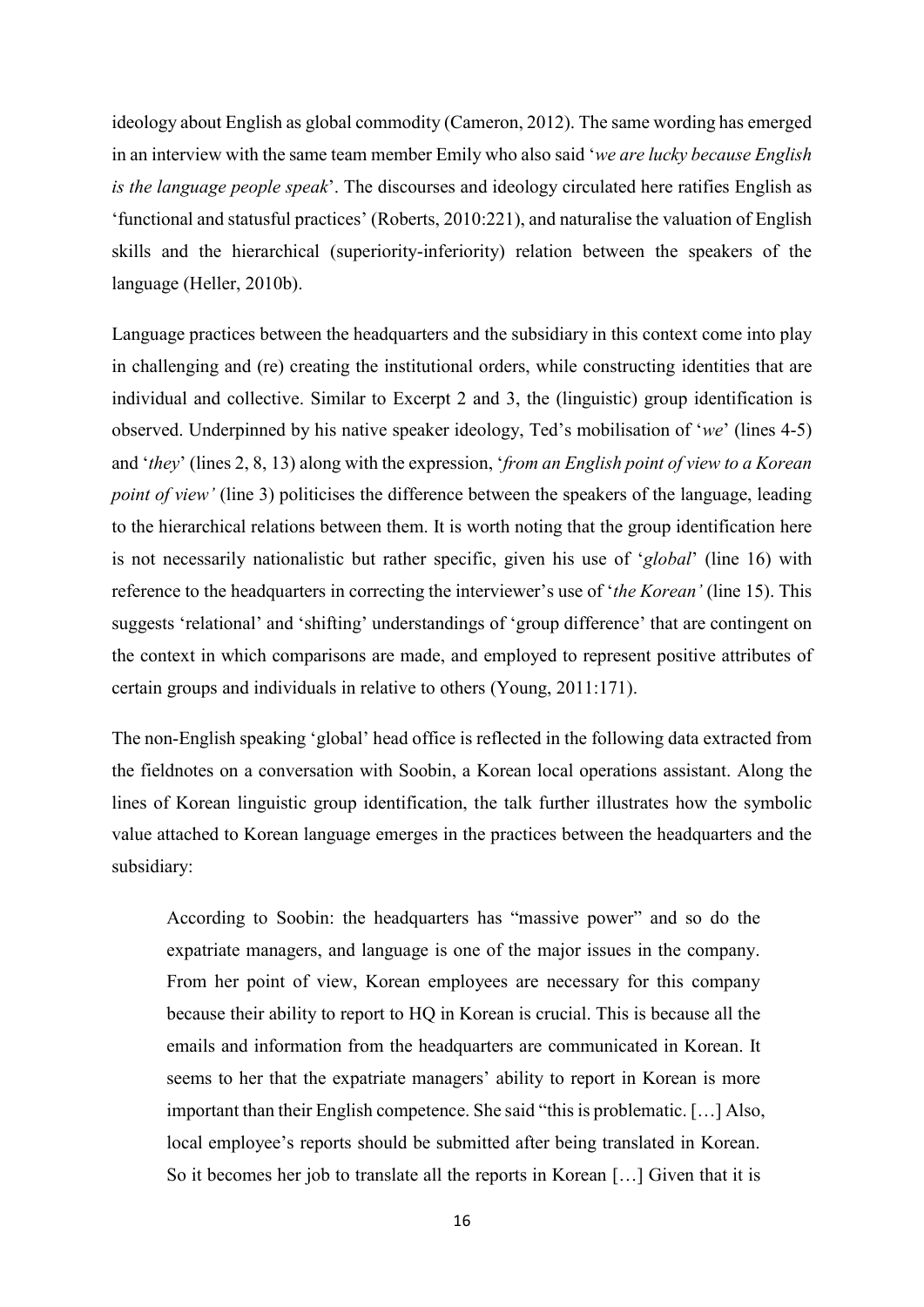the multinational company, Soobin found this "inefficient"  $[...]$  Eco as a global company should communicate in English with subsidiaries all over the world so that any employees can get access to information (FN, 07082015).

In this talk, Soobin focuses on the headquarters' dominant usage of Korean in its communication with the subsidiary, which she considers to be *'inefficient'*. This further leads to the point where the valuation of Korean language becomes '*problematic*'; and this clearly indexes her ideological positioning in relation to English as global commodity. Despite the dominant ideology that ratifies English as 'functional and statusful practices' (Roberts, 2010), the problem constructed here shows a link between the institutional structure power and the use of language. Korean language in context the headquarters favours Korean over English comes to be an asset through which the critical resource is produced, circulated and consumed between the subsidiary and the headquarters. It further enables its speakers to be linked to the headquarters through the roles and institutional positions  $-$  the expatriate managers. This resonates the point made earlier the valuation of language is contingent on the context and organisational activities. In other words, the symbolic value attached to language is not something that is transferable across different contexts but is legitimised in the particular context in which the values of the language emerge (Del Percio et al., 2017:56); and the language, in turn, reifies the structure of domination by regulating access to a range of resources (Vaara et al., 2005).

#### **Concluding remarks**

In this paper, we have identified language problems constructed in relation to the dominant language ideologies, and how the language problems and issues index individuals' ideological positioning and (re)constructing power relations. The dominant ideology is about English language as global commodity, and this legitimises the valuation of English language in a range of organisational activities and contexts. While English language competence is portrayed as a critical means to access organisational activities and institutional roles and status in the local subsidiary setting, Korean language was portrayed as an asset for communicating information between the headquarters and the subsidiary. However the valuation of Korean language was rarely observed in our data.

With the representation of the language communities (i.e. the linguistic group identification), *the Korean*' as a label and a category is largely mobilised in our data. The representation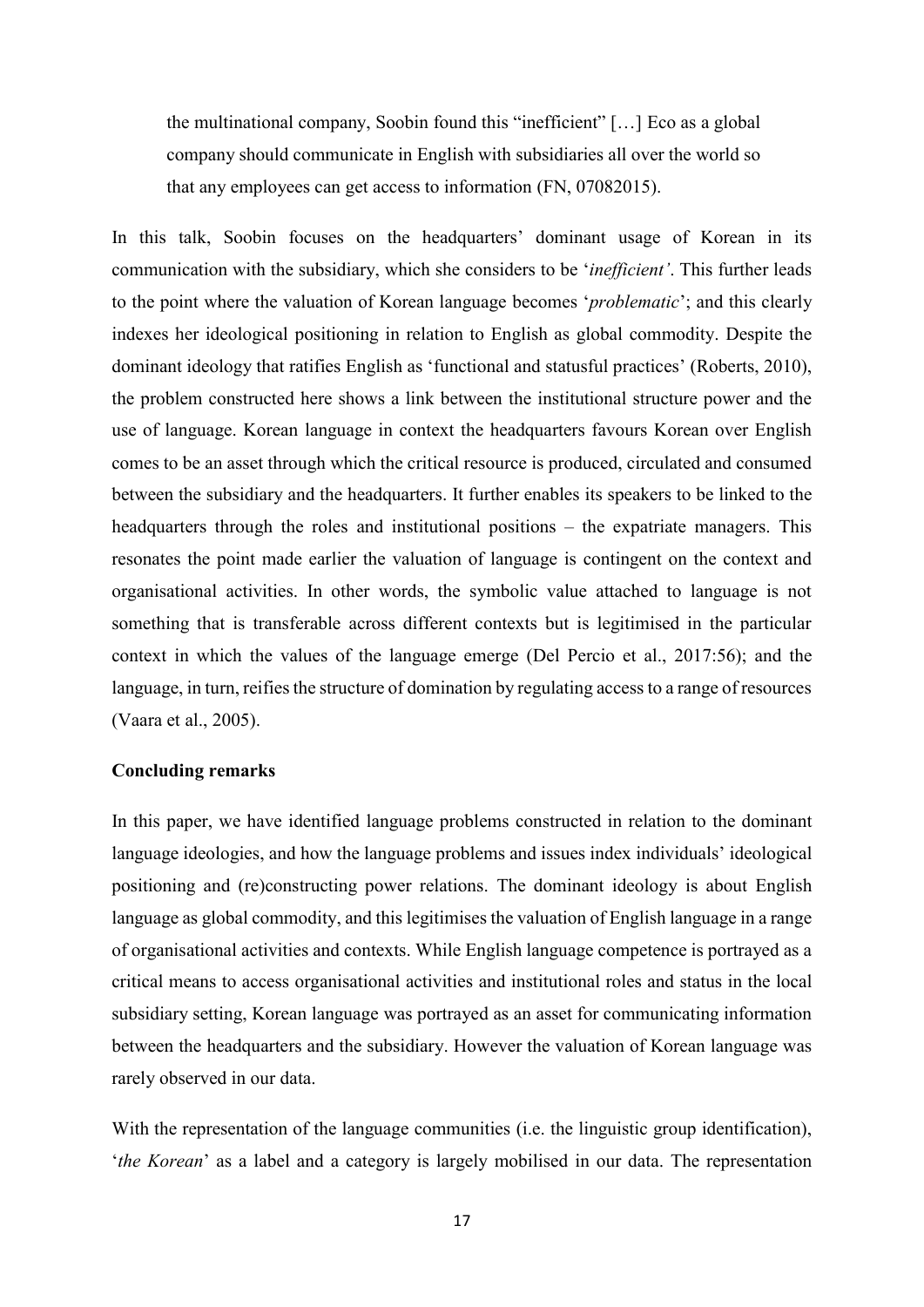processes are foregrounded by native speaker ideal and involve the assessment of linguistic competence of individuals and groups, essentialising linguistic features of certain groups and defining who 'we' or 'they' are. Mobilised with the language use, 'we' and 'they', the us versus them dichotomy is often intertwined and conflated with national identification, but also mobilised in referring to specific social group (e.g. *'the global'* head office). The social groups discursively constructed as sharing common linguistic features produce the superior-inferior relations between the groups. Such relations manifest through language practices, as individuals position themselves and others as more or less 'powerful' having linguistic authority. Language practices in this regard become a site for employees to challenge or (im)balance power relations, (re)constructing the institutional- and social orders.

In unpacking the problem talk, we have shown how the interactional analysis supported by contextual information can expand our understanding of language problems constructed in an interview event and bring insights into the social processes. The analysis involved a close examination of the linguistic resources (e.g. presumption, person reference, lexical choices) participants mobilised in interview settings, and available in the institutional discourses. The multiple levels of analysis employed in this paper allows us to capture the complexity in the (co-)construction of meanings in contexts and dynamicity in the linguistic ecology of modern workplaces.

We hope future research will continue exploring the dynamics of language use and problematise the affordances and limitations of current theoretical and methodological frameworks.

#### **References**

- Allan, K. (2013). Skilling the self: The communicability of immigrants as flexible labour. *Language, migration and social inequalities: A critical sociolinguistic perspective on institutions and work***,** 56-78. Bristol, Buffalo, Toronto: Blackwell.
- Anguori, J. (2013). The multilingual reality of the multinational workplace: Language policy and language use. *Journal of Multilingual and Multicultural Development,* 34**:** 564- 581.
- Anguori, J. & Bargiela-Chiappini, F. (2011). 'So what problems bother you and you are not speeding up your work?'Problem solving talk at work, *Discourse & Communication* (5)**:** 209-229.
- Anguori, J. & Miglbauer, M. (2014). 'And then we summarise in English for the others': The lived experience of the multilingual workplace. *Multilingua-Journal of Cross-Cultural and Interlanguage Communication,* 33**:** 147-172.
- Anguori, J. & Piekkari, R. (2017, forthcoming). Organising multilingually: setting an agenda for studying language at work. *European Journal of International Management*.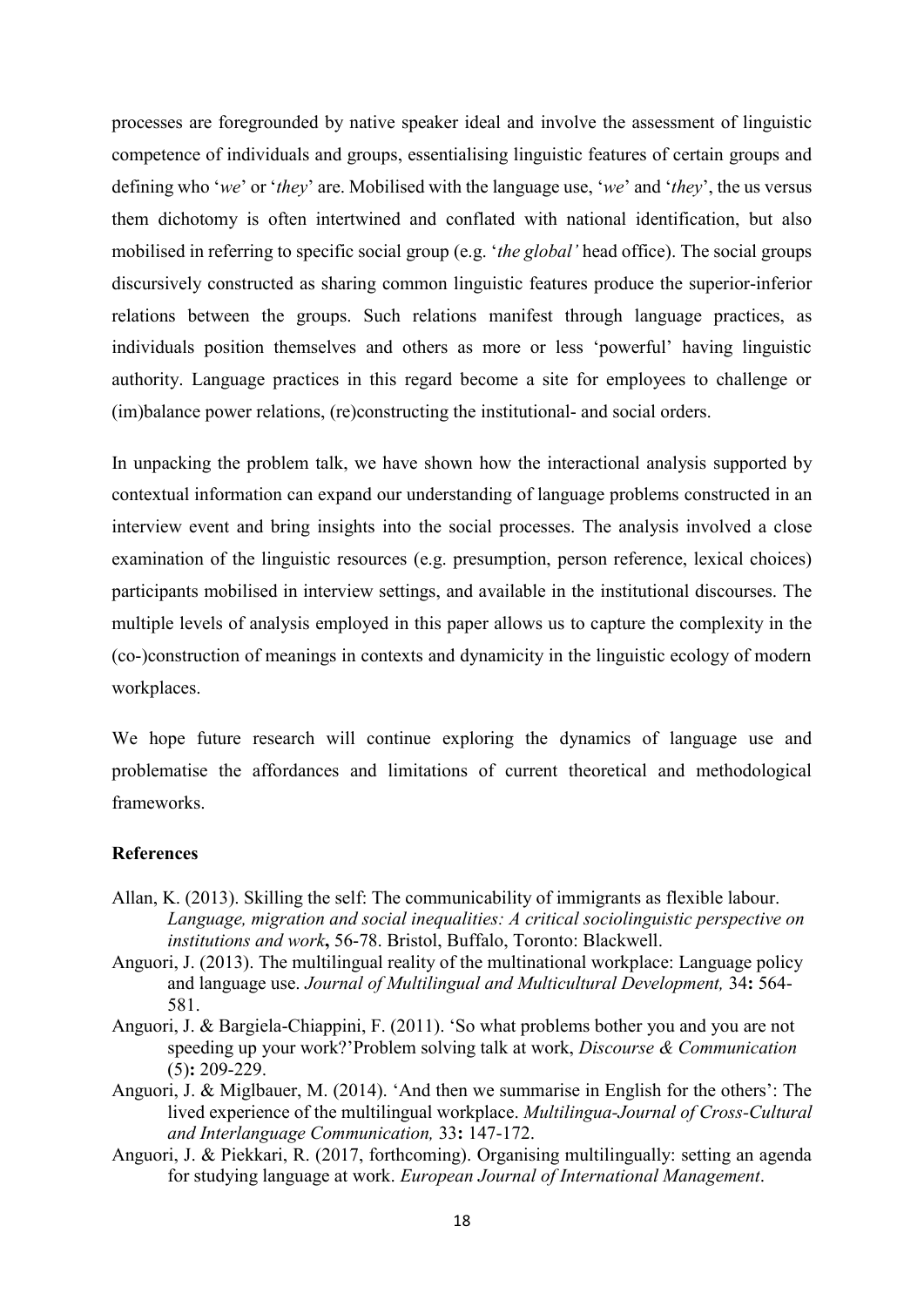- Berger, R. 2015. Now I see it, now I don't: Researcher's position and reflexivity in qualitative research. *Qualitative Research,* 15**,** 219-234.
- Bhatt, R. (2010). Unraveling Post-Colonial Identity through Language. In: N. Coupland. (ed.) *The Handbook of Language and Globalisation.* West Sussex: Blackwell.
- Bourdieu, P. (1991). *Language and symbolic power,* Cambridge: Harvard University Press.
- Brannen, M. Y., Piekkari, R. & Tietze, S. (2014). The multifaceted role of language in international business: Unpacking the forms, functions and features of a critical challenge to MNC theory and performance. *Journal of International Business Studies,* 45**:** 495-507.
- Cameron, D. (2012). English as a global commodity. In: T. Nevalainen, E.C. Traugott (ed.) *The Oxford handbook of the history of English* (p. 352-361). New York: OUP.
- Coupland, N. (2010). Other' representation. *In:* J. Jurgen, Ö. Jan-Ola & V. Jef (eds.) *Society and language use.* Amsterdam, Philadelphia: John Benjamins.
- De Fina, A. (2013). Positioning level 3: Connecting local identity displays to macro social processes. *Narrative Inquiry,* 23**:** 40-61.
- Del Percio, A., Flubacher, M. C. & Duchen, A. (2017). Language and the political economy. In O. Garcia, N. Flores and M.Spotti, *Oxford handbook of language and society* (p. 55-75). New York: OUP
- Dhamoon, R., (2010). *Identity/difference politics: How difference is produced, and why it matters*, UBC Press.
- Duchene, A. & Heller, M. (2012). *Language in late capitalism: Pride and profit*. Routledge.
- Elliott, J. (2005). *Using narrative in social research: Qualitative and quantitative approaches,* London, Thousand Oaks, New Delhi, Sage.
- Gal, S. (2009). Language and political spaces. In: P, Auer. & J, Schmidt. (eds.) *Language and Space: An International Handbook of Linguistic Variation.* De Gruyter Mouton.
- Gumperz, J. (2015). Interactional Sociolinguistics: A Personal Perspective. *In:* D, Tannen.,
- H, Hamilton. & D. Schiffrin. (eds.) *The Handbook of Discourse Analysis.* Malden, Oxford: Wiley Blackwell.
- Harzing, A. W. & Feely, A. J. (2008). The language barrier and its implications for HQsubsidiary relationships. *Cross Cultural Management: An International Journal,* 15**:** 49-61.
- Harzing, A. W. & Pudelko, M. (2013). Language competencies, policies and practices in multinational corporations: A comprehensive review and comparison of Anglophone, Asian, Continental European and Nordic MNCs. *Journal of World Business,* 48**:** 87- 97.
- Heller, M. (2010a.) Language as Resource in the Globalized New Economy. In N. Coupland (Ed.) *The Handbook of Language and Globalisation.* West Sussex: Blackwell.
- Heller, M. (2010b). The commodification of language. *Annual Review of Anthropology,* 39**,** 101-114.
- Heller, M. & Duchene, A. (2016). Treating language as an economic resource: Discourse, data and debate. *Sociolinguistics: Theoretical Debates***,** 139.
- Jaffe, A. (2014). Anthropological Analysis in Sociolinguistics. *In:* H, Janet. & H, Kirk. (eds.) *Research Methods in Sociolinguistics: A Practical Guide.* West Sussex: John Wiley & Sons.
- Jaworski, A. & Thurlow, C. (2010). Language and the globalizing habitus of tourism: Toward a sociolinguistics of fleeting relationships. In N. Coupland (Ed.) *The Handbook of Language and Globalisation.* West Sussex: Blackwell.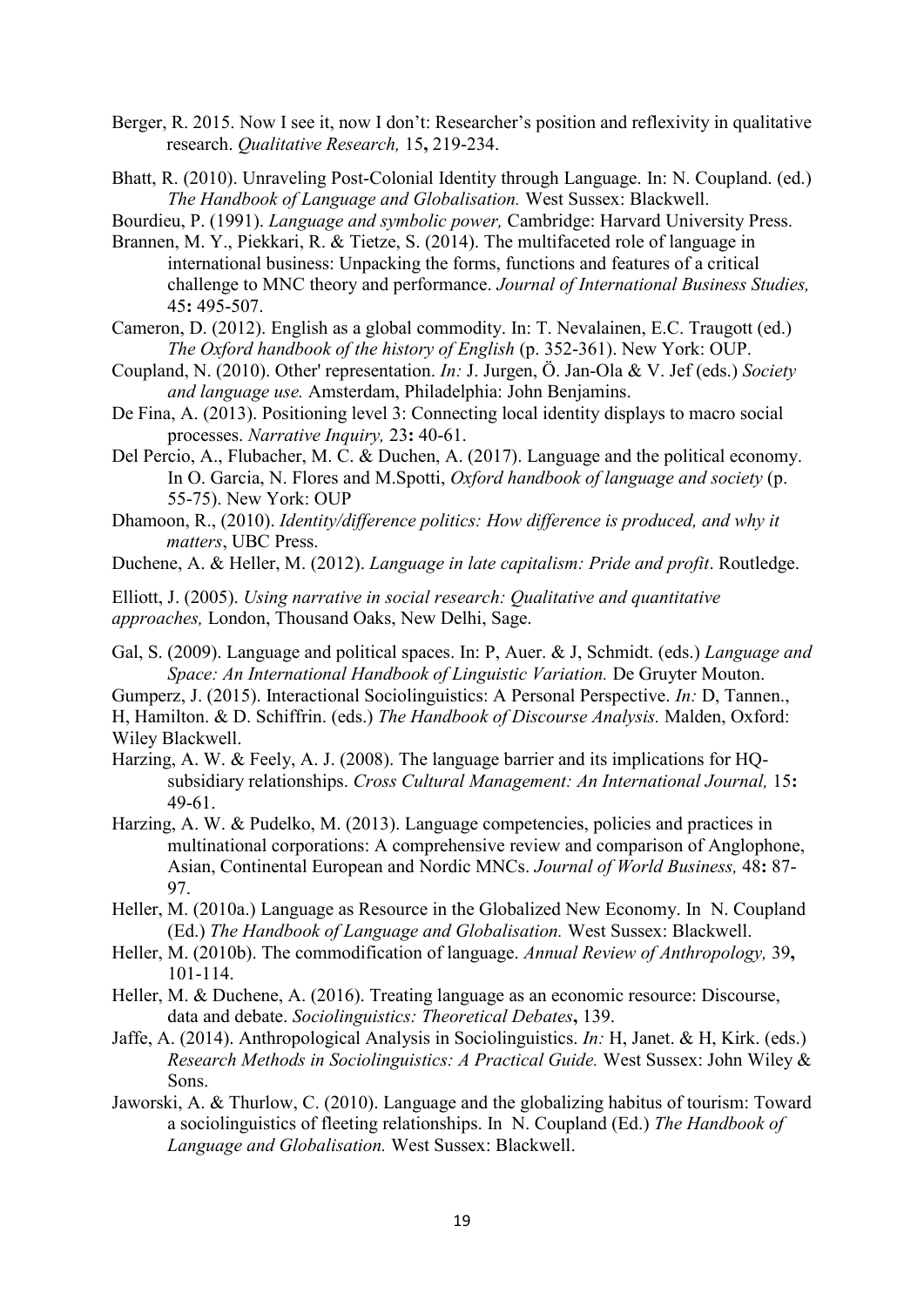- Kim, K. & Angouri, J. (2017, in preparation). The role enactment in 'problem' talk. Manuscript in preparation.
- Kramsch, C. & Whiteside, A. (2008). Language ecology in multilingual settings. Towards a theory of symbolic competence. *Applied linguistics,* 29**:** 645-671.
- Lippi-Green, R. (2011). *English with an accent: Language, ideology, and discrimination in the United States,* London, New York, Routledge.
- Logemann, M. & Piekkari, R. (2015). Localize or local lies? The power of language and translation in the multinational corporation. *Critical perspectives on international business,* 11**:** 30-53.
- Luo, Y. & Shenkar, O. (2017). The Multinational Corporation as a Multilingual Community: Language and Organization in a Global Context. *In:* Brannen, M. Y. & Mughan, T. (eds.) *Language in international business: developing a field.* Palgrave Macmillan.
- Martin Rojo, L. (2017). Language and Power. *In:* GARCIA, O., FLORES, N. & SPOTTI, M.
- (eds.) *The oxfordhandbook of language and society.* New York: OUP.
- Mufwene, S. (2010). Globalization, Global English, and World English(es): Myths and Facts. *In:* Coupland, N. (ed.) *The Handbook of Language and Globalization.* West Sussex: Blackwell.
- Peltokorpi, V. & Vaara, E. (2017). Language Policies and Practices in Wholly Owned Foreign Subsidiaries: A Recontextualization Perspective. *In:* Brannen, M. Y. & Mughan, T. (eds.) *Language in international business: developing a field.* Palgrave Macmillan.
- Pennycook, A. (2014). *The cultural politics of English as an international language*, Routledge.
- Phillipson, R. (2009). *Linguistic imperialism continued,* New York, London: Routledge.
- Phillipson, R. (2014). English, the lingua nullius of global hegemony. *The Politics of Multilingualism: Linguistic Governance, Globalisation and Europeanisation.*  Amsterdam: John Benjamins. http://goo. gl/zgef6b.
- Phillipson, R. (2016). Linguistic imperialism of and in the European Union. *Revisiting the European Union as an empire***,** 134-163.
- Piekkari, R., Oxelheim, L. & Randoy, T. (2015). The silent board: How language diversity may influence the work processes of corporate boards. *Corporate governance: An international review,* 23**:** 25-41.
- Roberts, C. (2010). Language socialization in the workplace. *Annual Review of Applied Linguistics,* 30**:** 211-227.
- Roberts, C. (2011). Gatekeeping discourse in employment interviews. *In:* Christopher, C. & Sarangi, S. (eds.) *Handbook of communication in organisations and professions.* Berlin, Boston: Walter de Gruyter.
- Sauliere, J. (2014). Corporate language: the blind spot of language policy? Reflections on France's Loi Toubon. *Current Issues in Language Planning,* 15**:** 220-235.
- Tenzer, H., Pudelko, M. & Harzing, A. W. (2014). The impact of language barriers on trust formation in multinational teams. *Journal of International Business Studies,* 45**:** 508- 535.
- Urciuoli, B. (2008). Skills and selves in the new workplace. *American Ethnologist,* 35**:** 211- 228.
- Urciuoli, B. & Ladousa, C. (2013). Language management/labor. *Annual Review of Anthropology,* 42**:** 175-190.
- Vaara, E., Tienari, J., Piekkari, R. & Santti, R. (2005). Language and the circuits of power in a merging multinational corporation. *Journal of management studies,* 42**:** 595-623.